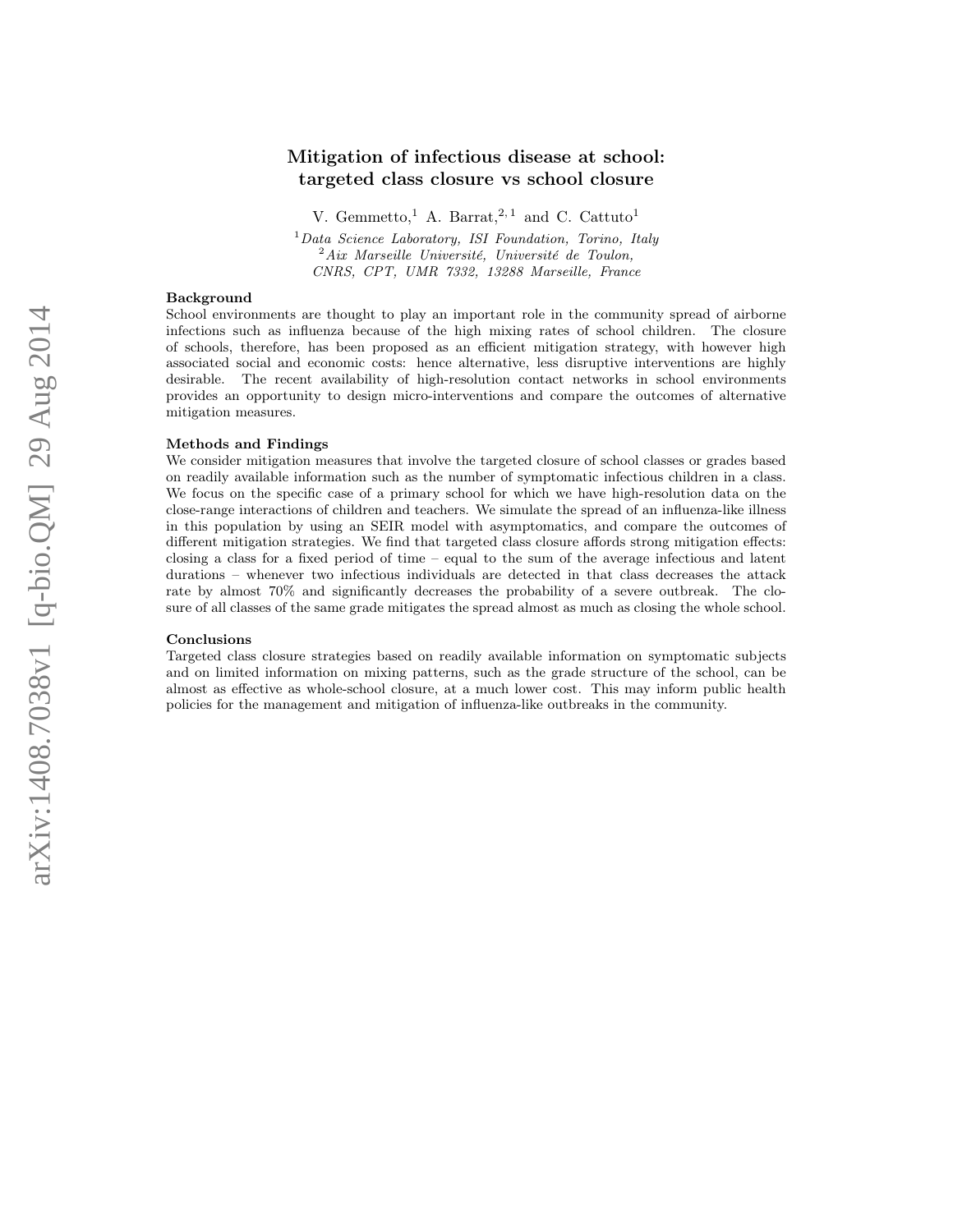## I. INTRODUCTION

It has been long known [\[1,](#page-12-0) [2\]](#page-12-1) that children play an important role in the community spread of infectious disease, in particular of influenza. The many contacts children have with one another at school increase their risk of being infected by several airborne transmissible pathogens, and make schools an important source of transmission to households, from where the disease can spread further. For instance, during the 2009 H1N1 pandemic, a correlation was observed [\[3\]](#page-12-2) between the opening dates of schools and the onset of widespread transmission of H1N1 in the US. Similarly, the timing of school terms, with the corresponding changes in contact patterns, has been shown to explain the evolution of the H1N1 epidemic in the UK [\[4\]](#page-12-3).

School closure is thus regarded as a viable mitigation strategy for epidemics [\[5,](#page-12-4) [6\]](#page-12-5), especially in the case of novel pandemics for which pharmaceutical interventions, such as vaccines, are not readily available and delaying disease spread is a priority. The impact of school closure on the spread of infectious disease has been studied using historical data [\[7–](#page-12-6)[12\]](#page-12-7), comparison of contact patterns during week days, weekends and holiday periods [\[4,](#page-12-3) [13,](#page-12-8) [14\]](#page-12-9), and agent-based models at different scales [\[9,](#page-12-10) [15](#page-12-11)[–17\]](#page-12-12). School closure, however, comes with a steep socio-economic cost, as parents need to take care of their children and might be forced to take time off work. This can even have a detrimental impact on the availability of public health staff. Such harmful side effects have led to question the effective benefit of school closure [\[18,](#page-12-13) [19\]](#page-12-14) and prompt research on the design and evaluation of non-pharmaceutical low-cost mitigation strategies.

In this context, the availability of data on contacts between school children is a crucial asset on two accounts: First, even limited information on mixing patterns within and between classes or grades can suggest more refined strategies than whole-school closure. Second, high-resolution contact data allow to develop individual-based computational models of disease spread that can be used to test and compare different mitigation strategies. Because of this, over the last few years a great deal of effort has been devoted to gathering data on human contact patterns in various environments [\[20\]](#page-12-15), using methods that include diaries and surveys [\[14,](#page-12-9) [21–](#page-12-16)[29\]](#page-13-0), and more recently wearable sensors that detect close-range proximity [\[30–](#page-13-1)[32\]](#page-13-2) and face-to-face contacts [\[33–](#page-13-3)[37\]](#page-13-4).

In this study we use a high-resolution contact network measured by using wearable sensors in a primary school [\[36\]](#page-13-5). The data show that children spend more time in contact with children of the same class (on average three times more than with children of other classes) and of their own grade [\[36\]](#page-13-5). This is expected to be a rather general feature of schools, due both to age homophily [\[38\]](#page-13-6) and schedule constraints, and suggests that transmission events might take place preferentially within the same class or grade. We thus consider targeted and reactive mitigation strategies in which one class or one grade is temporarily closed whenever symptomatic individuals are detected. To evaluate the effectiveness of such micro-interventions we use our high-resolution contact network data [\[33,](#page-13-3) [36\]](#page-13-5) to build an individual-based model of epidemic spread, and we compare, in simulation, the performance and impact on schooling of different targeted mitigation strategies with the closure of the whole school.

# II. METHODS

## High-resolution contact network data

We use a high-resolution contact network measured by the SocioPatterns collaboration [\[33\]](#page-13-3) using wearable proximity sensors in a primary school. The sensors detect the face-to-face proximity relations ("contacts") of individuals with a 20-seconds temporal resolution [\[34\]](#page-13-7). The time-resolved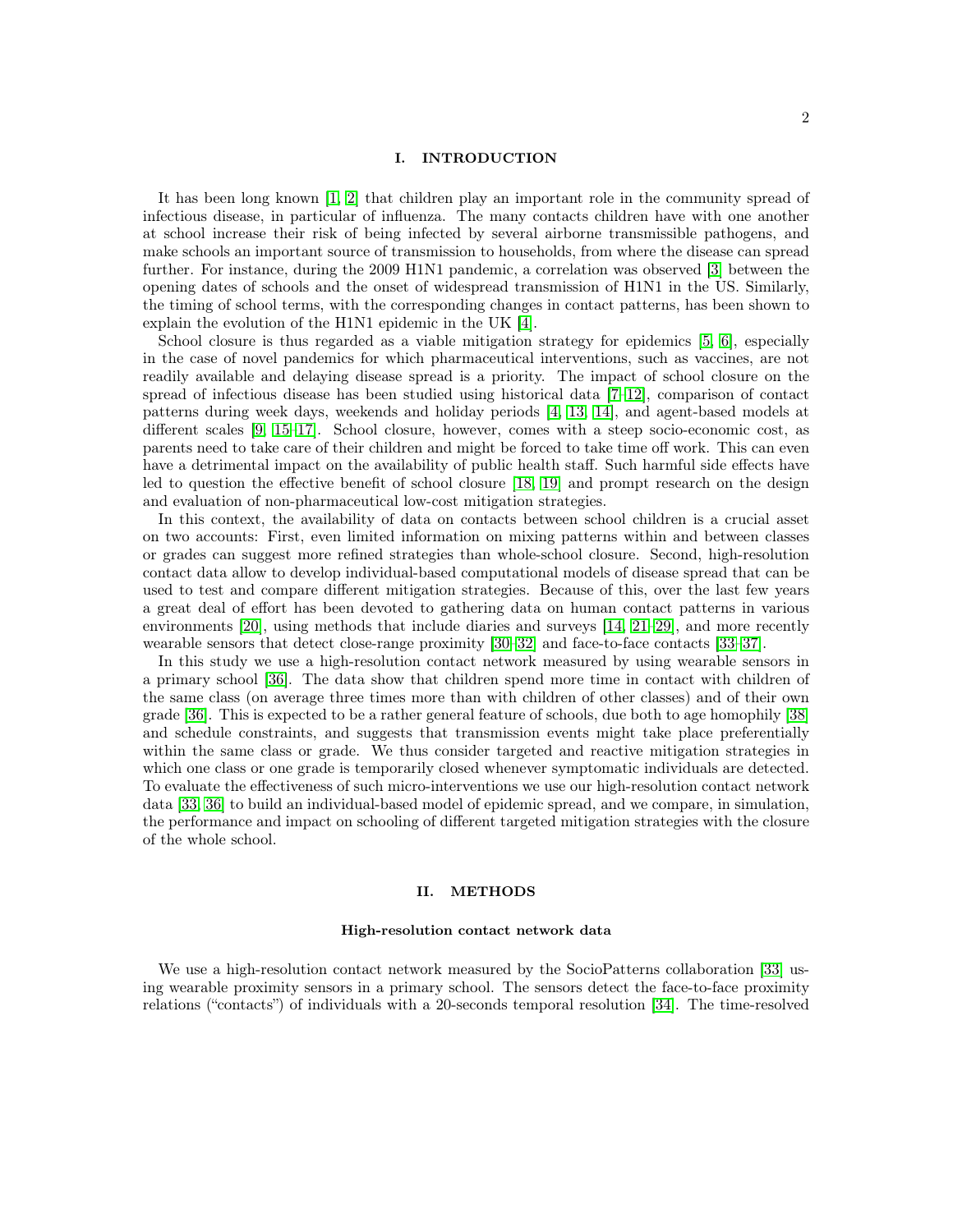contact network considered here, analyzed in Ref. [\[36\]](#page-13-5), describes the contacts among 232 children and 10 teachers in a primary school in Lyon, France, and covers two days of school activity (Thursday, October 1<sup>st</sup> and Friday, October  $2^{nd}$  2009). The school is composed by 5 grades, each of them comprising two classes, for a total of 10 classes. Contacts events are individually resolved, and their starting and ending times are known up to the 20-second resolution of the measurement system.

#### Extending the temporal span of the empirical data

Realistic parameters for the infectious and latent periods of influenza-like disease are of the order of days. Since the dataset we use only spans two school days, our numerical simulations will unfold over time scales longer than the duration covered by the contact dataset. To address this problem, several possibilities to extend in time the empirical contact data have been explored [\[39\]](#page-13-8). Here we consider a simple periodic repetition of the 2-day empirical data, modified to take into account specific features of the school environment under study. First, since our data only describes contacts during school hours, we assume that children are in contact with the general community for the rest of the day. Moreover, children in France do not go to school on Wednesday, Saturday and Sunday: on these days, therefore, children are also considered in contact with the general community. Overall the temporal contact patterns we use have the following weekly scheme:

- i) Monday and Tuesday correspond to the first and second day of the empirical dataset: between 8.30am and 5:00pm contacts within the school are described by the empirical data. Outside of this interval, children are assumed to be isolated from one another and in contact with the community.
- ii) Wednesday: children are in contact with the community for the entire day.
- iii) Thursday and Friday: the first and second day of the empirical dataset are repeated as in i).
- iv) Saturday and Sunday: children are in contact with the community for the entire weekend.

The above weekly sequence is repeated as many times as needed. Other extension procedures include partial reshuffling of the participants' identities across days [\[39\]](#page-13-8), to model the partial variability of each individual's contacts from one day to the next. Here we limit our investigation to the simple scheme outlined above, because a repetition procedure is appropriate to model a school environment, where activities follow a rather repetitive daily and weekly rhythm, and each child is expected to interact every day with approximately the same set of individuals, namely the members of her/his class and her/his acquaintances in other classes.

## Epidemic model

To simulate the spread of an influenza-like disease we consider a stochastic SEIR model with asymptomatic individuals, with no births, nor deaths, nor introduction of individuals [\[40\]](#page-13-9). In such a compartmental model each individual at a given time can be in one of five possible states: susceptible (S), exposed (E), infectious and symptomatic (I), infectious and asymptomatic (A), and recovered (R). Whenever a susceptible individual is in contact with an infectious one, s/he can become exposed at rate  $\beta$  if the infectious individual is symptomatic, and  $\beta/2$  if the infectious individual is asymptomatic. Exposed individuals, who cannot transmit the disease, become infectious with a fixed rate  $\mu$ , where  $1/\mu$  represents the average duration of the latent period. Exposed individuals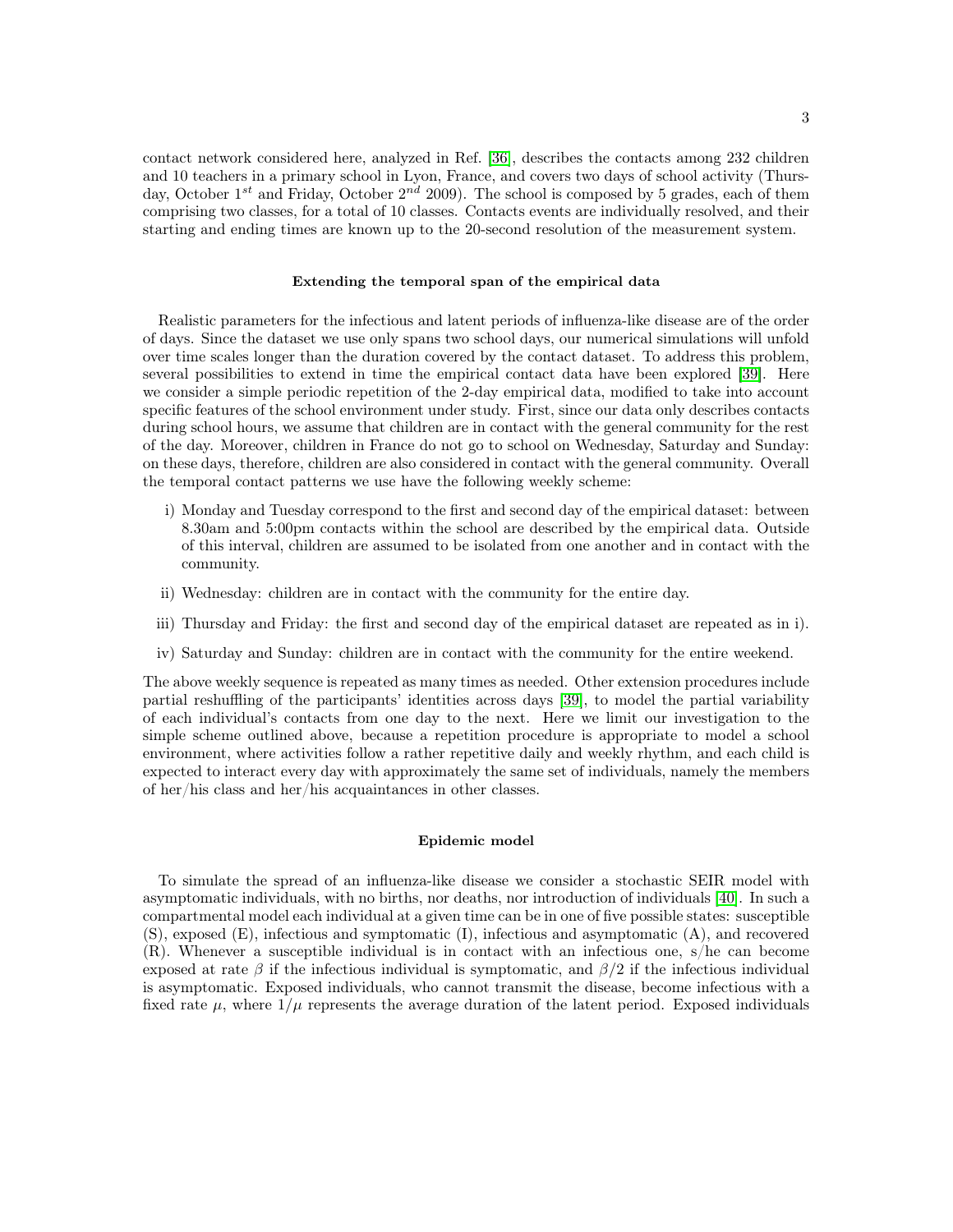becoming infectious have a probability  $p_A$  of being asymptomatic (A) and a probability  $1 - p_A$  of being symptomatic (I). Both symptomatic and asymptomatic infectious individuals recover at a fixed rate  $\gamma$  (1/ $\gamma$  is the average duration of the infectious period) and acquire permanent immunity to the disease.

As mentioned above, our data describe human contacts only within the school premises. During the spread of an epidemic in the community, however, exposure to infectious individuals also occurs outside of school. Accordingly, we consider that individuals have a generic risk of being contaminated by infectious individuals outside of the school. For simplicity, here we assume that this risk is uniform and we introduce it into the model through a fixed rate of infection  $\beta_{com}$ . That is, the probability that a susceptible individual, during a time interval  $dt$ , becomes exposed due to random encounters outside of school is  $\beta_{com} dt$ .

Finally, we assume that symptomatic individuals are detected at the end of each day. They are subsequently isolated until they recover and therefore cannot transmit the disease anymore. Asymptomatic individuals, on the other hand, cannot be detected and thus are not isolated. Each simulation starts with a completely susceptible population, except for a single, randomly chosen infectious individual, chosen as symptomatic with probability  $1 - p_A$  and asymptomatic with probability  $p_A$ .

We consider the following parameter values for the SEIR model:  $\beta = 3.5 \cdot 10^{-4} s^{-1}$ ,  $\beta_{com}$  $2.8 \cdot 10^{-9} s^{-1}$ ,  $1/\mu = 2$  days,  $1/\gamma = 4$  days. The fraction of infected asymptomatic individuals is set to  $p_A = 1/3$ . These parameter values are in line with those used to describe influenza-like illnesses [\[41\]](#page-13-10).

Moreover, we carry out the following sensitivity analyses: First, we consider a larger value of  $\beta_{com}$  while keeping fixed the values of the other parameters, to investigate the role of the generic risk of infection in the community. Second, we report in the Supplementary Text the results obtained with two different sets of parameters corresponding to faster spreading processes, namely: (i)  $\beta = 6.9 \cdot 10^{-4} s^{-1}$ ;  $\beta_{com} = 2.8 \cdot 10^{-9} s^{-1}$ ;  $1/\mu = 1$  day;  $1/\gamma = 2$  days,  $p_A = 1/3$ , and (ii)  $\beta = 1.4 \cdot 10^{-3} s^{-1}, \ \beta_{com} = 2.8 \cdot 10^{-9} s^{-1}, \ 1/\mu = 0.5$  day,  $1/\gamma = 1$  day,  $p_A = 1/3$ .

#### Mitigation measures

The baseline mitigation measure is given by the isolation of symptomatic children at the end of each day. We consider the three following additional strategies: whenever the number of symptomatic infectious individuals detected in any class reaches a fixed threshold,

- (i) the class is closed for a fixed duration ("targeted class closure" strategy);
- (ii) the class and the other class of the same grade are both closed for a fixed duration ("targeted grade closure" strategy);
- (iii) the entire school is closed for a fixed duration ("whole school closure" strategy).

In all cases, the children affected by the closure are considered to be in contact with the community during the closure period – with the exception of detected infectious cases – and therefore they have a probability per unit time  $\beta_{com}$  of acquiring the disease. When the closure is over, the class (or grade) is re-opened and the corresponding children go back to school.

For benchmarking purposes, in the Supplementary Text we also consider strategies based on random class closures: whenever the number of symptomatic infectious individuals detected in any class reaches a fixed threshold,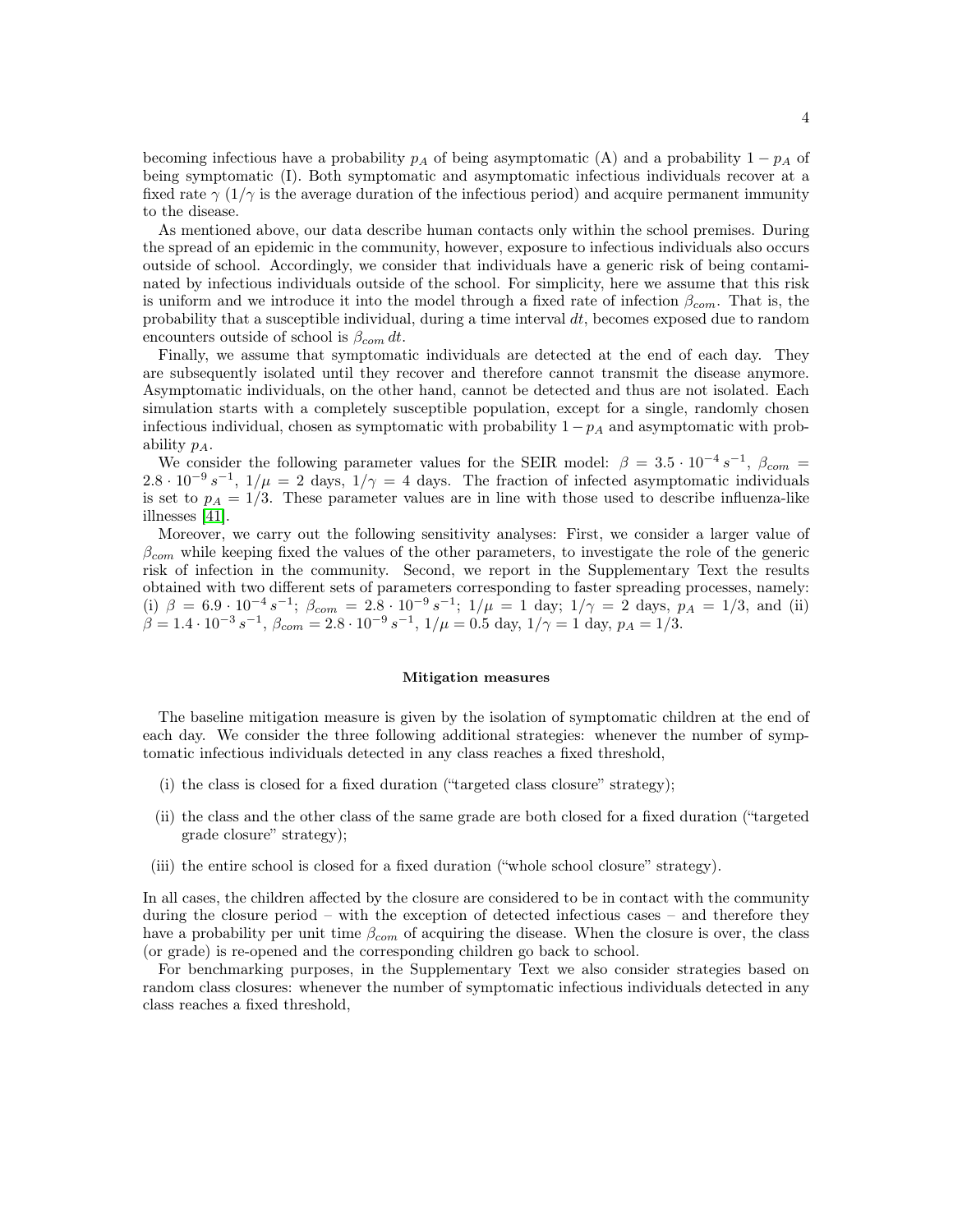- (iv) one random class, different from the one in which symptomatic individuals are detected, is closed ("random class closure" strategy)
- (v) the class and a randomly chosen one in a different grade are closed ("mixed class closure" strategy).

Note that during the course of an epidemic, in principle, several classes can be closed at the same time or successively, but once a class (or grade) is re-opened, we do not allow it to be closed again. Similarly, when using the whole-school closure strategy, we assume for simplicity that once the school is re-opened it cannot be closed again.

All of the closure strategies describe above depend on two parameters: the closure-triggering threshold, i.e., the number of symptomatic individuals required to trigger the intervention, and the duration of the closure. We will explore thresholds of 2 or 3 symptomatic individuals and closure durations ranging from 24 to 144 hours (from 1 to 6 days). Closure durations are specified in terms of absolute time: for instance, a 72 hours closure starting on a Thursday night spans the following Friday, Saturday and Sunday and ends on the next Monday morning.

#### Simulation and analysis

For each set of model parameters for the SEIR model, and for each set of parameters of every mitigation strategy we simulate 5000 realizations of the epidemic process. We compare the performance of different strategies by measuring (i) the fraction of stochastic realizations that yield an attack rate (fraction of individuals affected by the disease) higher than 10%, and (ii) the average number of final cases in the population. We also quantify the burden of each strategy by computing the number of lost schools days. defined by adding up the number of school days missed by each class affected by the intervention. A closure of one class during a normal school day counts as 1 lost day, whereas the closure of the entire school counts as 10 lost days, as there are 10 classes in the school. We do not count Wednesdays and week-ends spanned by the closure interval.

# III. RESULTS

Here we provide results corresponding to the parameters values  $\beta = 3.5 \cdot 10^{-4} s^{-1}$ ,  $\beta_{com}$  $2.8 \cdot 10^{-9} s^{-1}$ ,  $1/\mu = 2$  days,  $1/\gamma = 4$  days. The results for the two other sets of parameters are qualitatively similar and are discussed in the Supplementary Text.

In Table [I](#page-5-0) we report the fraction of stochastic realizations that lead to an attack rate (AR) higher than 10%, for each mitigation strategy and each set of parameter values of the strategy (closure triggering threshold and closure duration). As a baseline, we also report the attack rate obtained when no closure is implemented, i.e., when the only mitigation measure is the isolation of symptomatic individuals at the end of each school day. Even when no closure strategy is implemented the majority of realisations (65.4%) do not lead to a large outbreak. The probability of a large outbreak is reduced by all of the closure strategies. We observe a larger reduction for smaller values of the closure-triggering threshold and for longer closure durations. On closing whole grades (2 classes) rather than individual classes we report a smaller percentage of realizations leading to large outbreaks.

In Table [II](#page-6-0) we complement the above results by reporting, for each strategy and parameter choice, the final number of cases (averages and confidence intervals) for realizations leading to an attack rate larger than 10%. For small enough closure triggering thresholds and long enough closure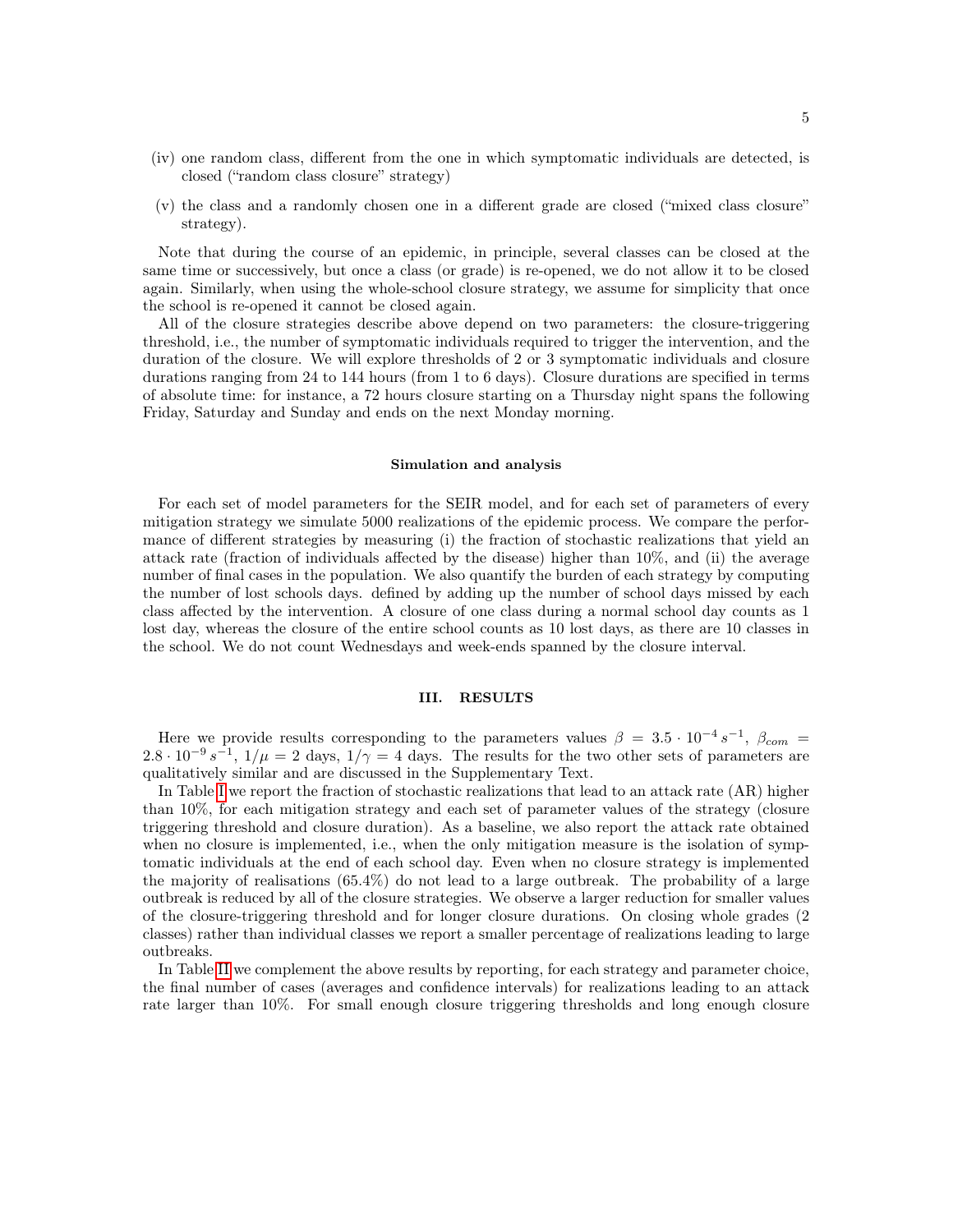| Closure strategy      |      | Targeted class Targeted grade Whole school |         |
|-----------------------|------|--------------------------------------------|---------|
| (threshold, duration) |      |                                            |         |
| No closure            | 34.6 | 34.6                                       | 34.6    |
| 3, 24h                | 30.5 | 29.7                                       | 26.0    |
| 3,48h                 | 28.1 | 23.5                                       | 23.2    |
| 3, 72h                | 23.4 | 18.4                                       | 14.8    |
| 3,96h                 | 23.5 | 20.3                                       | 13.0    |
| 3, 120h               | 20.1 | 17.3                                       | 7.5     |
| 3, 144 h              | 19.7 | 16.3                                       | $5.6\,$ |
| 2, 24h                | 28.6 | 27.0                                       | 22.9    |
| 2,48h                 | 22.0 | 21.6                                       | 17.8    |
| 2, 72h                | 17.4 | 16.2                                       | 14.4    |
| 2,96h                 | 13.6 | 11.2                                       | 11.0    |
| 2, 120h               | 10.2 | 7.2                                        | 3.2     |
| 2, 144 h              | 11.6 | 6.8                                        | $1.6\,$ |

<span id="page-5-0"></span>TABLE I. Percentage of realizations leading to an attack rate higher than 10%, for different mitigation strategies and for various closure-triggering thresholds and closure durations. Parameter values:  $\beta =$  $3.5 \cdot 10^{-4} s^{-1}$ ,  $\beta_{com} = 2.8 \cdot 10^{-9} s^{-1}$ ,  $1/\mu = 2$  days,  $1/\gamma = 4$  days,  $p_A = 1/3$ .

durations, all closure strategies achieve a strong reduction of the final epidemic size. Strategies affecting more classes also have a stronger effect, but in those cases we observe large confidence intervals and large overlap of the epidemic sizes for different choices of the strategy parameters. In particular, for small closure-triggering thresholds the targeted class and targeted grade strategies yield reductions in the number of large outbreaks that are similar to those observed for the closure of the whole school.

Figures [1](#page-6-1) and [2](#page-7-0) display the the temporal evolution of the median number of infectious individuals for several mitigation strategies, when only realizations leading to an attack rate higher than 10% are considered. Figure [1](#page-6-1) shows the effect of closure duration for the targeted class and targeted grade strategies at a fixed closure-triggering threshold of 3 symptomatic cases. Longer closures lead to shorter and smaller epidemic peaks. Closure durations of 5 or 6 days (120 and 144 hours, respectively) lead to very similar epidemic curves. Figure [2,](#page-7-0) on the other hand, compares the epidemic curves for the targeted class, targeted grade and whole school strategies at fixed closuretriggering threshold and closure duration parameters. The targeted class closure strategy already yields a large reduction of the epidemic peak, and this reduction is only slightly improved by the targeted grade closure and whole school closure strategies (for the same closure durations).

Finally, in Table [III](#page-8-0) we report the impact on the schooling system of each closure strategy, quantified by the average number of lost school days aggregated over all affected classes. In all cases, a high percentage of realizations lead to zero impact, corresponding to (i) situations in which the outbreak stays confined and the closure-triggering threshold is never reached in any class, or (ii) to cases in which the closure happens on days during which the school is scheduled to be closed (Wednesdays or week-ends). Whenever schooldays are effectively lost, we observe a much greater impact for the whole school closure than for the alternative strategies of closing one class or one grade only.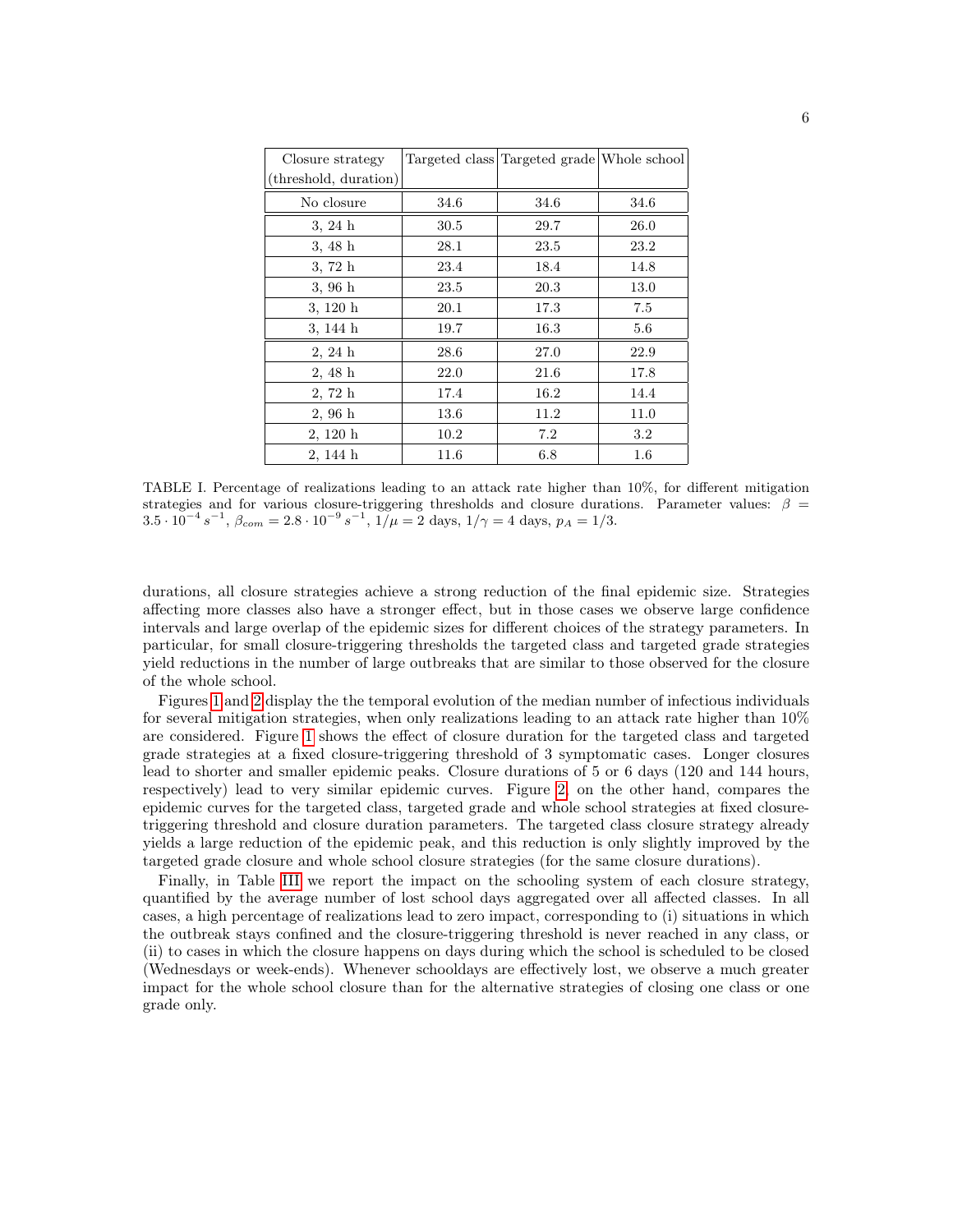| Closure strategy      |               | Targeted class Targeted grade Whole school |               |
|-----------------------|---------------|--------------------------------------------|---------------|
| (threshold, duration) |               |                                            |               |
| No closure            | 179 [149,203] | 179 [149,203]                              | 179 [149,203] |
| 3, 24h                | 162 [122,199] | 166 [112,196]                              | 170 [151,202] |
| 3,48h                 | 135 [48,197]  | 138 [40,188]                               | 162 [43,199]  |
| 3, 72h                | 101 [33,186]  | 103 [30,177]                               | 146 [28,198]  |
| 3,96h                 | 92 [29,184]   | 88 [26,169]                                | 120 [27,195]  |
| 3, 120 h              | 75 [29,170]   | 62 [25,163]                                | 67 [26,192]   |
| 3, 144 h              | 71 [26,168]   | 58 [24,161]                                | 55 [25,180]   |
| 2, 24h                | 165 [91,195]  | 170 [141,199]                              | 173 [139,198] |
| 2,48h                 | 124 [32,179]  | 142 [35,191]                               | 170 [62,199]  |
| 2, 72h                | 96 [30,170]   | 113 [29,180]                               | 149 [48,201]  |
| 2,96h                 | 75 [27,152]   | 94 [26,184]                                | 141 [31,196]  |
| 2, 120h               | 69 [25,140]   | 73 [25,181]                                | 133 [30,195]  |
| 2, 144 h              | 51 [27,111]   | 52 [26,138]                                | 57 [25,192]   |

<span id="page-6-0"></span>TABLE II. Average final number of cases, computed for realizations leading to an attack rate higher than 10%. In square brackets we provide the  $5^{th}$  and  $95^{th}$  percentiles. Parameter values:  $\beta = 3.5 \cdot 10^{-4} s^{-1}$ ,  $\beta_{com} = 2.8 \cdot 10^{-9} s^{-1}$ ,  $1/\mu = 2$  days,  $1/\gamma = 4$  days,  $p_A = 1/3$ .



<span id="page-6-1"></span>FIG. 1. Temporal evolution of the median number of infectious individuals for several closure durations, at a fixed closure-triggering threshold of 3 symptomatic cases. Left: targeted class closure. Right: targeted grade closure. Only runs with an attack rate (AR) higher than 10% are taken into account. Parameter values:  $\beta = 3.5 \cdot 10^{-4} s^{-1}$ ,  $\beta_{com} = 2.8 \cdot 10^{-9} s^{-1}$ ,  $1/\mu = 2$  days,  $1/\gamma = 4$  days,  $p_A = 1/3$ .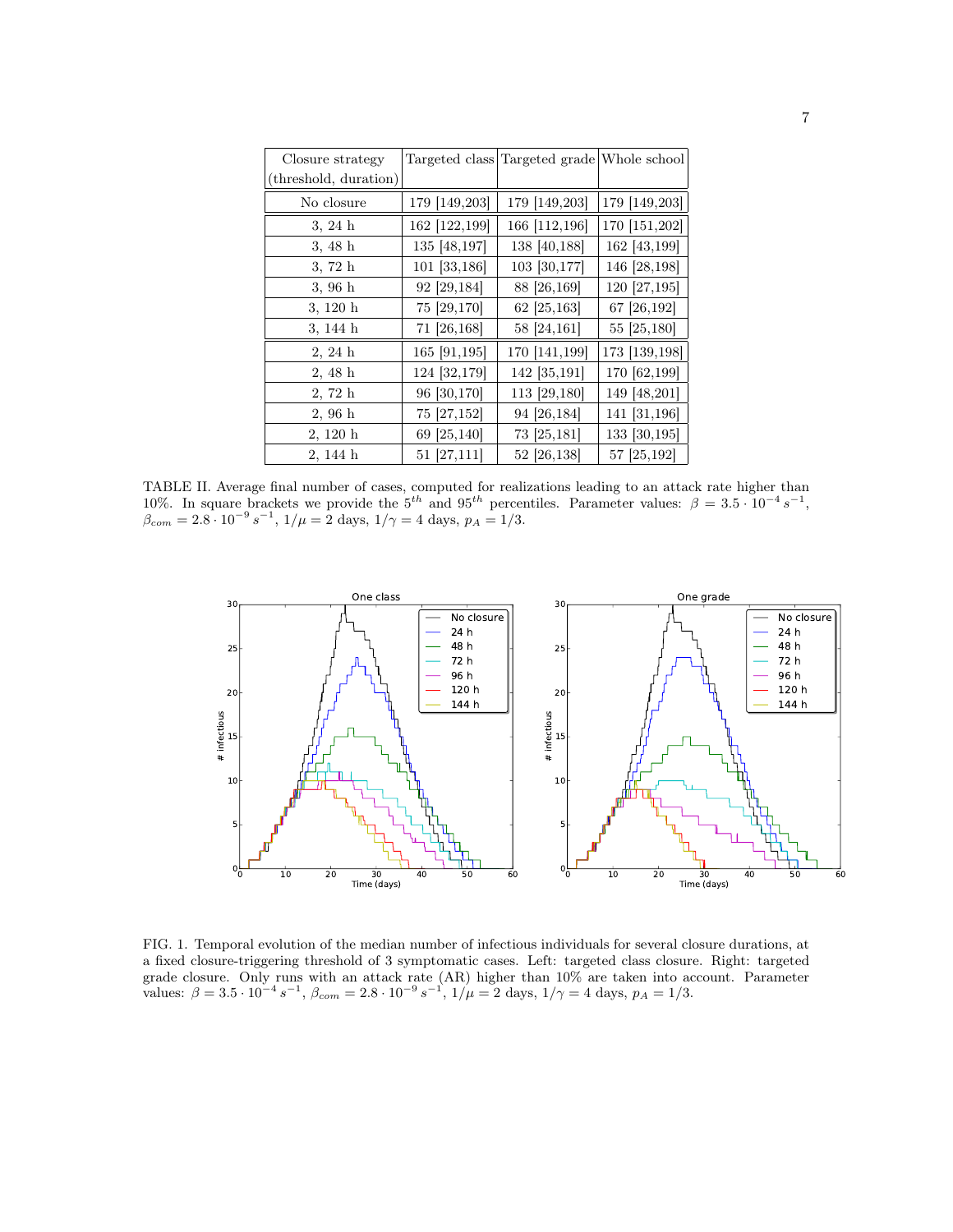

<span id="page-7-0"></span>FIG. 2. Temporal evolution of the median number of infectious individuals for the targeted class, targeted grade, and whole school closure strategies, at a fixed closure-triggering threshold of 3 infectious individuals and closure duration of 144 hours (6 days). The no-closure scenario is provided for reference. Only realizations with an attack rate (AR) higher than 10% are taken into account. Parameter values:  $\beta =$  $3.5 \cdot 10^{-4} s^{-1}$ ,  $\beta_{com} = 1.4 \cdot 10^{-8} s^{-1}$ ,  $1/\mu = 2$  days,  $1/\gamma = 4$  days,  $p_A = 1/3$ .

#### Effect of the risk of infection in the community

As mentioned in the Methods section, to assess the role of the risk of infection due to contacts in the community (as opposed to those at school), we consider a set of parameter values where  $\beta_{com}$  is increased five-fold with respect to the previous results. That is, we use the values  $\beta = 3.5 \cdot 10^{-4} s^{-1}$ ,  $\beta_{com} = 1.4 \cdot 10^{-8} s^{-1}$ ,  $1/\mu = 2$  days,  $1/\gamma = 4$  days,  $p_A = 1/3$ . Tables [IV](#page-8-1) and [V](#page-9-0) report the results we obtain with this higher value of  $\beta_{com}$  for the targeted closure strategies. The probability of a large outbreak is much higher than in the previous case (as shown by comparing Table [IV](#page-8-1) with Table [I\)](#page-5-0). This probability is reduced by the targeted closure strategies, but remains comparatively large. As observed for the smaller  $\beta_{com}$ , the decrease in the probability of a large outbreak is larger for longer closure durations, for smaller closure-triggering thresholds, and for closures involving more classes.

In the case of epidemics reaching more than 10% of the population, however, Table [V](#page-9-0) shows that the targeted class and targeted grade closure strategies lead to smaller attack rates than the whole school closure strategy. Figure [3](#page-10-0) gives more insight into this point by showing the epidemic curve for realizations with a final attack rate larger than 10%, for the targeted and school closure strategies with a closure duration of 144 hours and a closure-triggering threshold of 3 infectious individuals. The effect of the targeted class and grade closure strategies is similar to the case of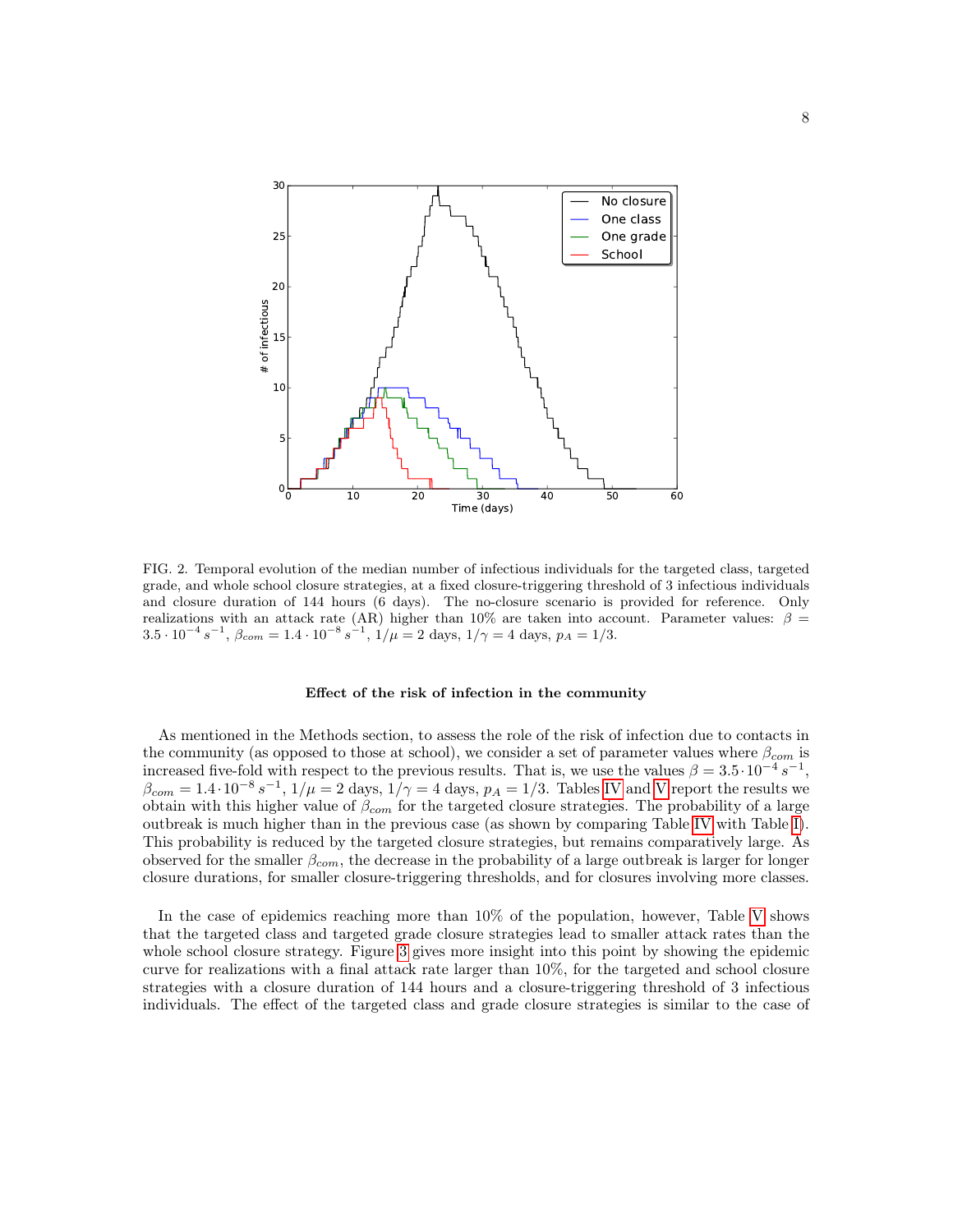| Closure strategy      | Targeted class | Targeted grade                                 | Whole school                                                    |
|-----------------------|----------------|------------------------------------------------|-----------------------------------------------------------------|
| (Threshold, duration) |                |                                                |                                                                 |
| 3, 24 h               |                | $2.14$ (3.27) [0-9] $\vert 2.34$ (3.58) [0-10] | $2.50(4.33)[0-10]$                                              |
| 3,48h                 |                | 3.04 (4.83) $[0-13]$ 3.00 (5.12) $[0-14]$      | 4.42 $(7.26)$ [0-20]                                            |
| 3,72 h                |                | 3.01 (5.17) [0-15] $ 3.21 \t(5.44)$ [0-16]     | $5.38(8.13)[0-20]$                                              |
| 3,96h                 |                | 4.49 (7.62) $[0-22]$ 4.93 (8.21) $[0-24]$      | $8.10(11.5)[0-30]$                                              |
| 3, 120 h              |                | 4.50 (8.41) $[0-26]$ 5.20 (9.06) [0-28]        | $9.38(13.4)[0-40]$                                              |
| 3, 144 h              |                | 4.67 (8.72) $[0-27]$ [5.33 (9.41) [0-28]       | $9.60(13.7)[0-40]$                                              |
| 2, 24h                |                | $2.18$ (3.36) [0-9] $\vert 2.31$ (3.46) [0-10] | $3.38(4.73)[0-10]$                                              |
| 2,48h                 |                | $2.42$ (4.37) [0-13] 3.05 (4.77) [0-14]        | $4.60(7.16)[0-20]$                                              |
| 2, 72h                |                | $2.57$ (4.77) [0-15] 3.44 (5.45) [0-16]        | $7.12(8.54)[0-20]$                                              |
| 2,96h                 |                | 3.14 (6.11) $[0-20]$ 3.92 (6.80) $[0-22]$      | $8.64(11.2)[0-30]$                                              |
| 2, 120 h              |                | 3.55 (6.37) $[0-18]$ 4.38 (7.68) $[0-22]$      | $9.32(12.4)[0-30]$                                              |
| 2, 144 h              |                |                                                | 4.32 (7.38) $[0-22]$ 4.63 (7.61) $[0-22]$ 11.54 (13.7) $[0-40]$ |

<span id="page-8-0"></span>TABLE III. Number of lost school days for the various closure strategies. Standard deviations are given in parentheses and  $5^{th}$  and  $95^{th}$  percentiles in square brackets. Parameter values:  $\beta = 3.5 \cdot 10^{-4} s^{-1}$ ,  $\beta_{com} = 2.8 \cdot 10^{-9} s^{-1}$ ,  $1/\mu = 2$  day,  $1/\gamma = 4$  days,  $p_A = 1/3$ .

| Closure strategy      |      | Targeted class Targeted grade Whole school |      |
|-----------------------|------|--------------------------------------------|------|
| (threshold, duration) |      |                                            |      |
| No closure            | 65.9 | 65.9                                       | 65.9 |
| 3, 24 h               | 65.0 | 62.4                                       | 64.1 |
| 3, 48 h               | 58.7 | 59.0                                       | 58.9 |
| 3, 72 h               | 58.0 | 57.4                                       | 53.7 |
| 3,96h                 | 58.1 | 56.3                                       | 44.0 |
| 3, 120 h              | 56.4 | 51.2                                       | 38.9 |
| 3, 144 h              | 55.3 | 51.0                                       | 38.7 |
| 2, 24 h               | 65.7 | 59.0                                       | 60.7 |
| 2,48h                 | 57.3 | 56.1                                       | 53.2 |
| 2, 72h                | 49.7 | 49.5                                       | 45.3 |
| 2,96h                 | 46.7 | 46.2                                       | 43.3 |
| 2, 120 h              | 44.0 | 37.7                                       | 35.9 |
| 2, 144 h              | 41.5 | 36.8                                       | 31.7 |

<span id="page-8-1"></span>TABLE IV. Percentage of realizations leading to an attack rate higher than 10%, for the different mitigation strategies with several closure-triggering thresholds and closure durations. Parameter values:  $\beta = 3.5$  $10^{-4} s^{-1}$ ,  $\beta_{com} = 1.4 \cdot 10^{-8} s^{-1}$ ,  $1/\mu = 2$  days,  $1/\gamma = 4$  days,  $p_A = 1/3$ .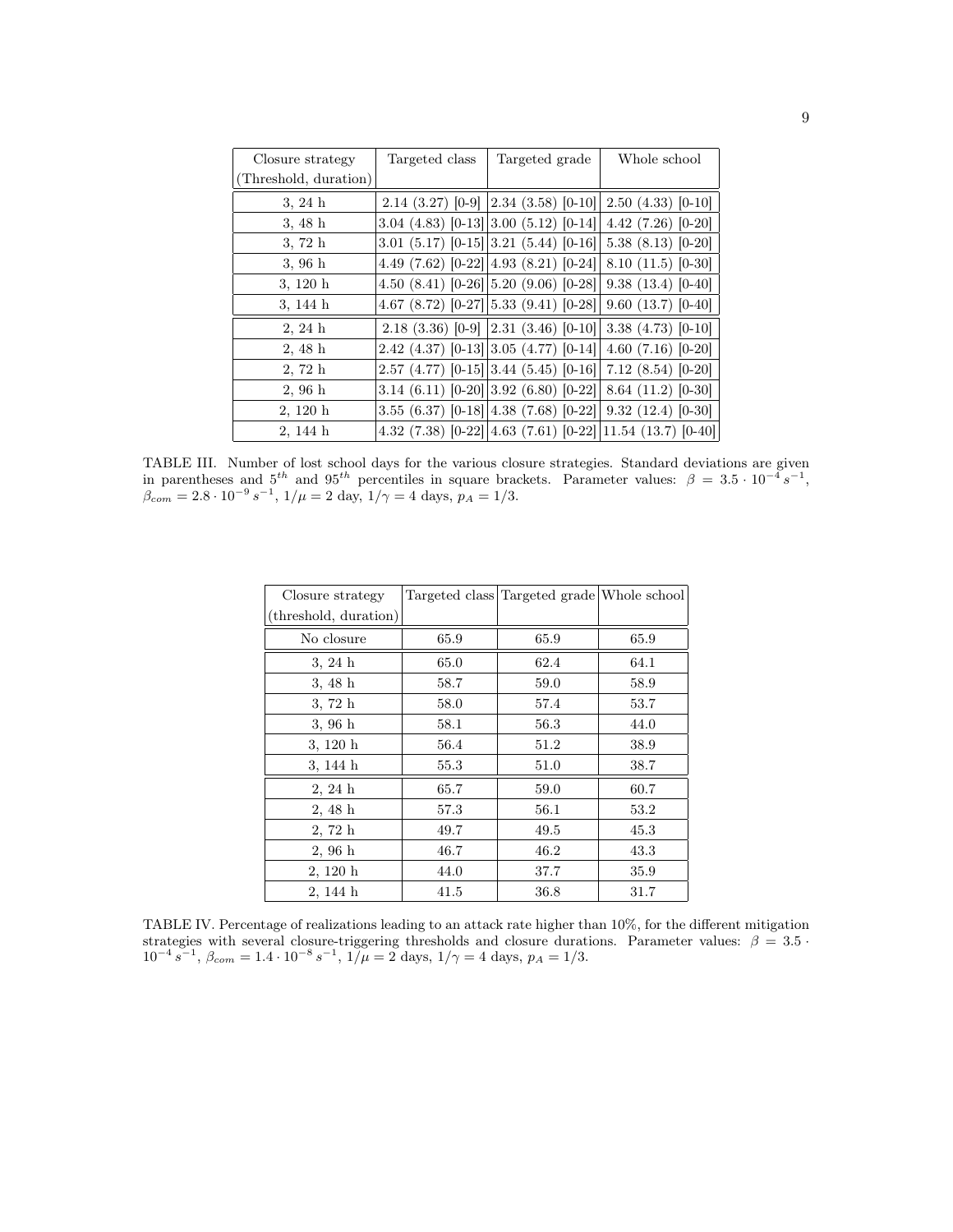| Closure strategy      |               | Targeted class Targeted grade Whole school |               |
|-----------------------|---------------|--------------------------------------------|---------------|
| (threshold, duration) |               |                                            |               |
| No closure            | 187 [161,192] | 187 [161,192]                              | 187 [161,192] |
| 3, 24h                | 173 [142,196] | 176 [155,200]                              | 181 [153,200] |
| 3,48h                 | 155 [114,185] | 157 [69,191]                               | 178 [143,203] |
| 3, 72h                | 131 [52,170]  | 137 [40,188]                               | 169 [37,200]  |
| 3,96h                 | 118 [100,182] | 120 [28,182]                               | 161 [30,200]  |
| 3, 120h               | 103 [35,164]  | 100 [29,174]                               | 145 [28,196]  |
| 3, 144 h              | 102 [39,161]  | 89 [28,173]                                | 126 [26,196]  |
| 2, 24h                | 176 [145,201] | 177 [149,202]                              | 183 [160,203] |
| 2,48h                 | 151 [89,186]  | 158 [89,196]                               | 180 [155,201] |
| 2, 72h                | 118 [37,177]  | 136 [32,189]                               | 179 [149,201] |
| 2,96h                 | 111 [30,180]  | 120 [31,191]                               | 176 [141,202] |
| $2, 120$ h            | 102 [27,168]  | 106 [27,188]                               | 176 [155,198] |
| 2, 144 h              | 93 [28,167]   | 94 [27,185]                                | 174 [88,205]  |

<span id="page-9-0"></span>TABLE V. Average final number of cases for realizations leading to an attack rate higher than 10%, for different mitigation strategies. In square brackets we provide the  $5^{th}$  and  $95^{th}$  percentiles. Parameter values:  $\beta = 3.5 \cdot 10^{-4} s^{-1}$ ,  $\beta_{com} = 1.4 \cdot 10^{-8} s^{-1}$ ,  $1/\mu = 2$  days,  $1/\gamma = 4$  days,  $p_A = 1/3$ .

a smaller  $\beta_{com}$ : these strategies lead to a smaller and shorter epidemic peak with respect to the baseline strategy. The epidemic curve for the whole school closure strategy on the other hand is changed and has now two successive peaks; even if the first one is smaller than for the targeted strategies, the presence of the second peak leads overall to a larger final attack rate.

# IV. DISCUSSION

Since the contacts of children at school play an important role for the propagation of many infectious diseases in the community, it is crucial to devise efficient and cost-effective mitigation strategies as an alternative to the closure of whole schools, whose socio-economic costs are often considered excessive. Inspired by the evidence that, inside one school, children do not mix homogeneously but rather spend much more time in contact with their classmates and with other children from the same age, we have designed targeted closure strategies at the class or grade level, that are reactively triggered when symptomatic cases are detected. We have simulated the dynamics of epidemic spread among school children by using an SEIR model on top of a high-resolution time-resolved contact network measured in a primary school. The model included asymptomatic individuals and a generic risk of infection due to random contacts with the community when children are not at school. Using this model we have studied the targeted strategies for class and grade closure both in terms of their ability to mitigate the epidemic and in terms of their impact on the schooling system, measured by the number of cancelled days of class.

All targeted strategies lead to an important reduction in the probability of an outbreak reaching a large fraction of the population. In the case of large outbreaks, targeted strategies significantly reduce the median number of individuals affected by the epidemic. The reduction is stronger if the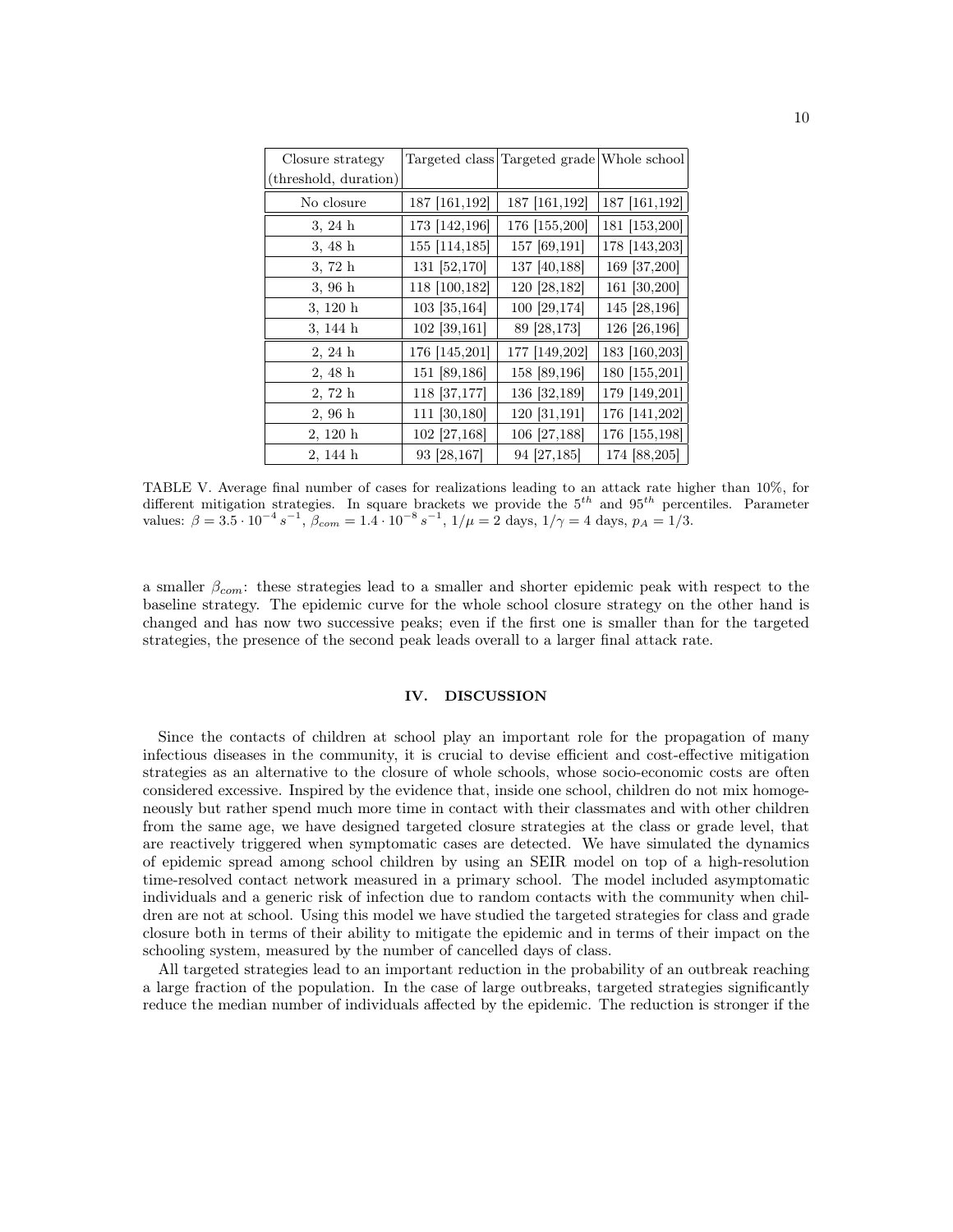

<span id="page-10-0"></span>FIG. 3. Temporal evolution of the median number of infectious individuals, for the targeted class and targeted grade closure strategies with a closure-triggering threshold of 3 infectious individuals and a closure duration of 144 hours (that is, 6 days), compared with the scenario without closure and the whole school closure strategy with a closure duration of 144 hours. Here  $\beta = 3.5 \cdot 10^{-4} s^{-1}$ ,  $\beta_{com} = 1.4 \cdot 10^{-8} s^{-1}$ ,  $1/\mu = 2$ days,  $1/\gamma = 4$  days,  $p_A = 1/3$ . Only realizations with attack rate (AR) larger than 10% are taken into account.

strategies are triggered by a smaller number of symptomatic cases, and if longer closures durations are used. While the closure of one class yields a smaller mitigation effect than the closure of the whole school, the closure of the corresponding grade (two classes) leads to a reduction of large outbreak probability and a reduction of epidemic size that are similar to those obtained by closing the entire school, at a much smaller cost in terms of lost class days. In the case of large outbreaks and large risk of infection in the community, whole-school closure might even lead to a smaller mitigation effect than targeted grade closure, as more susceptible children would spend more time in the community, acquiring the infection and subsequently bringing it back into the school upon re-opening.

A few important points need to be stressed. First, the reactive character of all strategies we studied, which are triggered by the detection of symptomatic individuals, limits the impact on the schooling system with respect to a closure of schools scheduled in a top-down fashion by public health authorities: the latter would be enforced even for schools that are free of infectious individuals. Second, targeted grade closure has in all cases a much lighter burden, in terms of lost class days, than whole-school closure. Given also its good performance in the mitigation of outbreaks, it thus represents an interesting alternative strategy. Finally, we recall that grade closure corresponds to closing the class in which symptomatic children are detected and the class which has the most contacts with it. To assess this relation between classes, we do not need the very detailed knowledge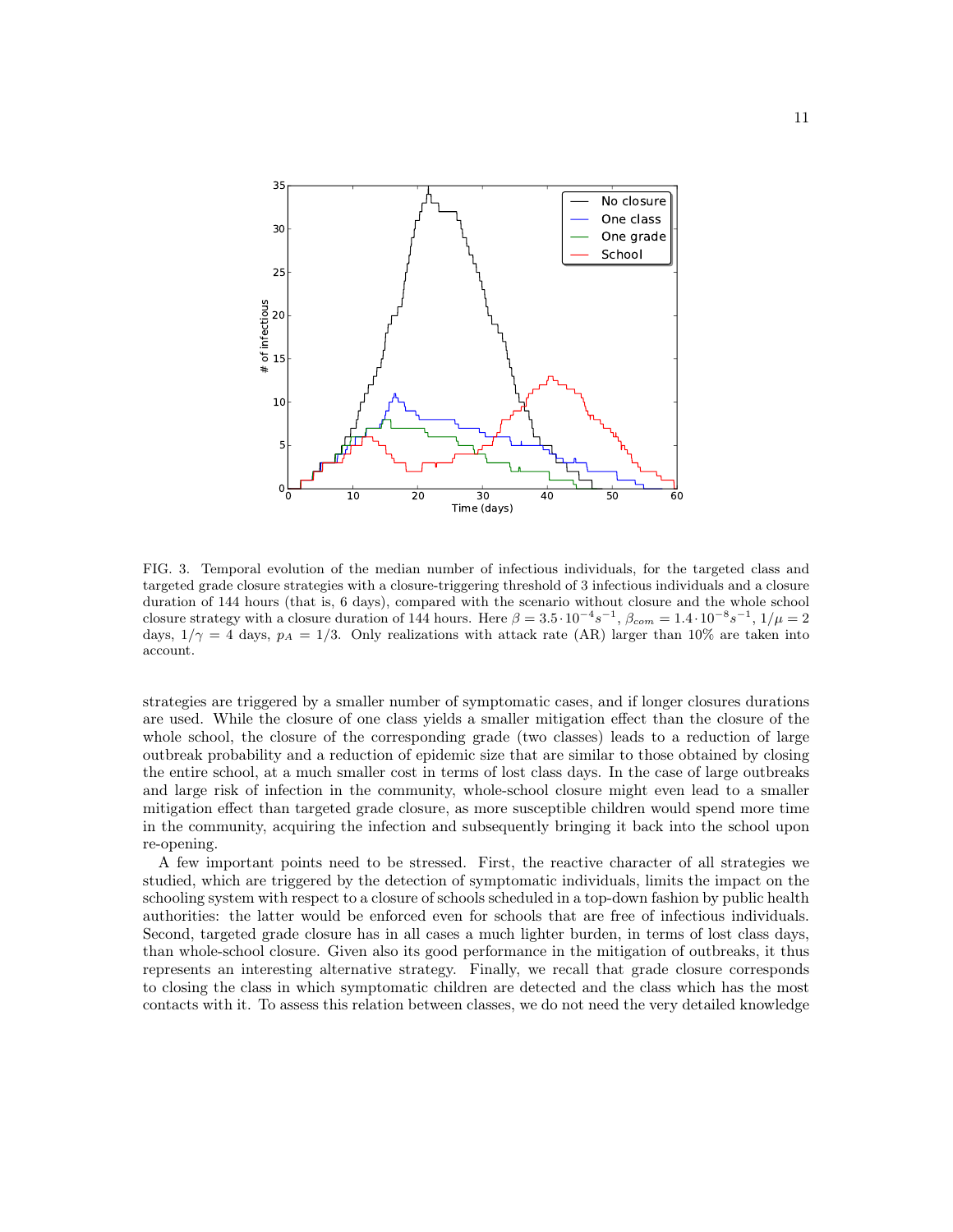of the contact patterns we used in this study: rather, readily available information such as class schedules and classroom locations [\[42\]](#page-13-11) may be sufficient to retrieve this information. This has important public health consequences, as it implies that the targeted mitigation strategies studied here might actually be carried out in the general case, without high-resolution contact network data.

Some limitations of this study are worth mentioning. While the strategies we discussed could be designed and implemented with limited information, they were only tested using one specific dataset corresponding to one particular school. The high-resolution contact network data we used only spans two days of school activity, and had to be extended longitudinally by using a repetition procedure. This technique is commonly used to simulate epidemic spread on temporal data, but it does introduce strong temporal correlations in the extended dataset and it may fail to correctly model the day-to-day heterogeneity of contact patterns [\[39\]](#page-13-8). While variations in the repetition of contacts from one day to the next are known to modify the attack rate of an epidemic [\[43\]](#page-13-12), we expect that the relative efficiency of the strategies we considered should be robust with respect to other temporal extensions strategies [\[39\]](#page-13-8). Moreover, this limitation should be less of an issue in school settings, where mixing patterns are shaped by a regular activity schedule and have a strong periodic character. Another limitation of this study is the simplistic coupling with the community that we used: our high-resolution contact network does not include contacts happening outside of school, so we introduced in our model a free parameter that describes a generic risk of transmission from the community. Even though our results are robust with respect to important variations in this parameter, it would be desirable to inform the model with empirical data on the contacts that children have with members of the community, or with one another outside of school.

The limitations described above point to several directions for further research. It would be interesting to validate the targeted class and grade closure strategies using high-resolution data describing the contacts of children in other schools and over longer timescales, if such dataset become available in the future. In particular it would be interesting to consider larger schools, for which the closure of more than two classes may represent a valid intervention with intermediate impact. High-resolution measurement of contact patterns within a school could be coupled with surveys administered to the same children, to estimate their contact rates off-school and to model their contacts with other individuals of different age classes in the community. Such data could be used to refine the model used here, but also to design agent-based models at a larger scale (e.g., urban or geographic), spanning several schools. This would allow to generalize the strategies introduced in this paper to the case of multiple schools, and to evaluate their relative efficiency, in particular comparing targeted strategies with the general closure of all schools in the relevant geographical region. Finally, we have discussed how targeted interventions can be guided by readily-available information on the school activities and organisational structure. New techniques to tease apart meso-scale activity patterns in high-resolution contact data [\[44\]](#page-13-13) could be used to design and guide targeted intervention aimed not just at closing classes but, for example, at suspending or modifying specific activities in the school that involve the shared use of spaces (e.g., sports activities, time in the playground, lunch at the cafeteria, etc.)

#### ACKNOWLEDGMENTS

This work is partially supported by the Lagrange Project of the ISI Foundation funded by the CRT Foundation to AB, CC and VG, by the Q-ARACNE project funded by the Fondazione Compagnia di San Paolo to CC, by the HarMS-flu project (ANR-12-MONU-0018) funded by the French ANR to AB, and by the FET Multiplex Project (EU-FET-317532) funded by the European Commission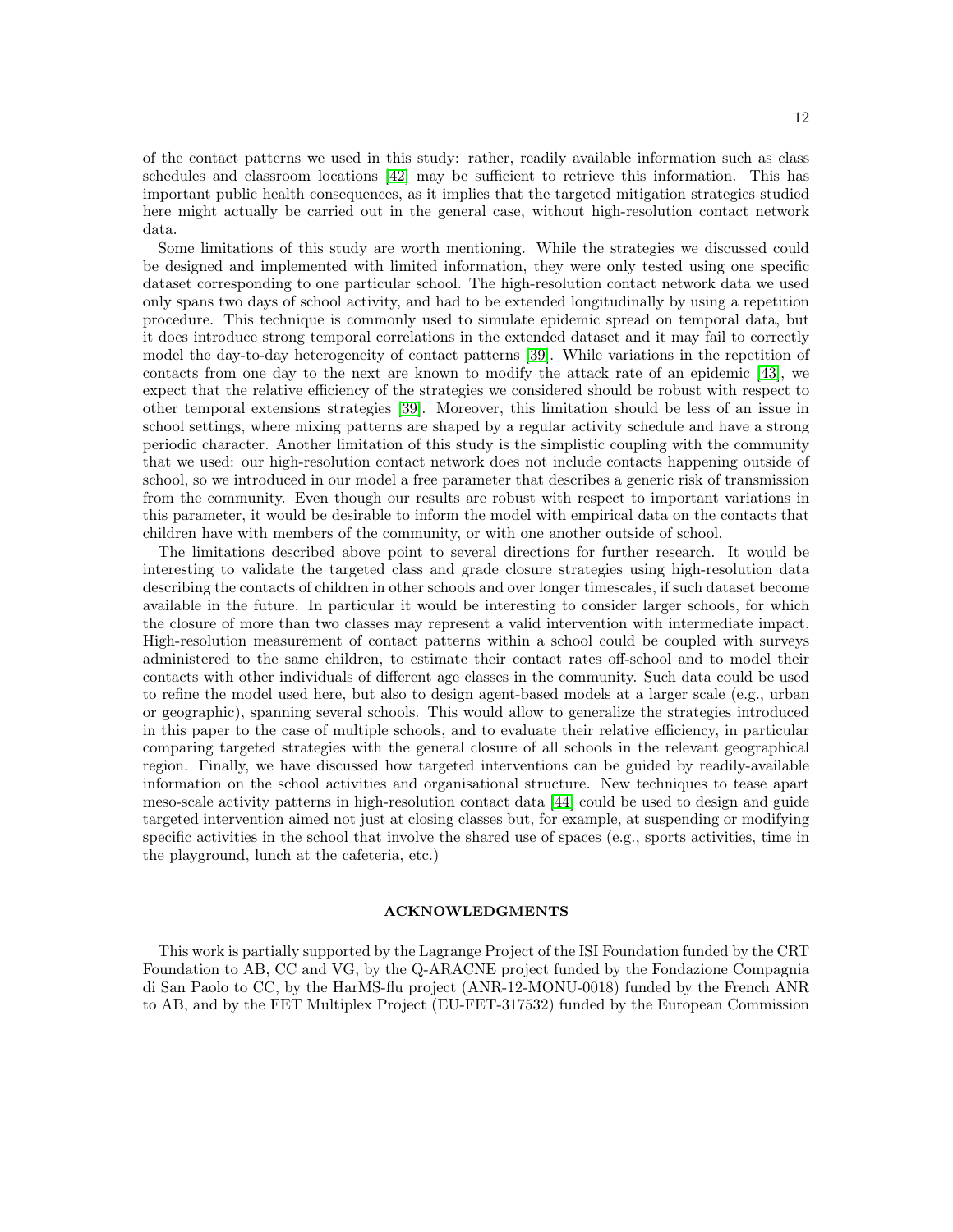- <span id="page-12-0"></span>[1] Longini IM Jr, Koopman JS, Monto AS, Fox JP (1982) Estimating household and community transmission parameters for influenza. Am J Epidemiol 115(5): 736-51.
- <span id="page-12-1"></span>[2] Viboud C, Boëlle PY, Cauchemez S, Lavenu A, Valleron AJ, et al. (2004) Risk factors of influenza transmission in households. Br J Gen Pract 54(506): 684-9.
- <span id="page-12-2"></span>[3] Chao DL, Halloran ME, Longini IMJ (2010) School Opening Dates Predict Pandemic Influenza A(H1N1) Outbreaks in the United States. J Infect Diseases 202: 877-80.
- <span id="page-12-3"></span>[4] Eames KTD, Tilston NL, Brooks-Pollock E, Edmunds WJ (2012) Measured Dynamic Social Contact Patterns Explain the Spread of H1N1v Influenza. PLoS Comput Biol 8(3): e1002425.
- <span id="page-12-4"></span>[5] World Health Organization (2009). Human infection with new influenza A (H1N1) virus: WHO Consultation on suspension of classes and restriction of mass gatherings to mitigate the impact of epidemics caused by influenza A (H1N1). Weekly epidemiological record 27:269-280.
- <span id="page-12-5"></span>[6] Cauchemez S, Ferguson NM, Wachtel C, Tegnell A, Saour G, et al. (2009) Closure of schools during an influenza pandemic. Lancet Infect Dis 9:473.
- <span id="page-12-6"></span>[7] Heymann A, Chodick G, Reichman B, Kokia E, Laufer J (2004) Influence of school closure on the incidence of viral respiratory diseases among children and on health care utilization. Pediatr Infect Dis J 23: 675-77.
- [8] Cowling BJ, Lau EHY, Lam CLH, Cheng CKY, Kovar J, et al. (2008) Effects of school closures, 2008 winter influenza season, Hong Kong. Emerg Infect Dis 14: 1660-62
- <span id="page-12-10"></span>[9] Cauchemez S, Valleron AJ, Boelle PY, Flahault A, Ferguson NM (2008) Estimating the impact of school closure on influenza transmission from Sentinel data. Nature 2008; 452: 750-54.
- [10] Rodriguez CV, Rietberg K, Baer A, Kwan-Gett T, Duchin J (2009) Association Between School Closure and Subsequent Absenteeism During a Seasonal Influenza Epidemic. Epidemiology 20:787-792.
- [11] Jackson C, Mangtani P, Vynnycky E, Fielding K, Kitching A, et al. (2011) School closures and student contact patterns. Emerging Infectious Diseases 17(2): 245-247.
- <span id="page-12-7"></span>[12] Earn DJD, He D, Loeb MB, Fonseca K, Lee BE, et al. (2012) Effects of school closures on incidence of pandemic influenza in Alberta, Canada. Ann Intern Med 156:173.
- <span id="page-12-8"></span>[13] Eames KTD, Tilston NL, Edmunds JW (2011) The impact of school holidays on the social mixing patterns of school children. Epidemics 3: 103-108.
- <span id="page-12-9"></span>[14] Hens N, Ayele G, Goeyvaerts N, Aerts M, Mossong J, Edmunds J, Beutels P (2009) Estimating the impact of school closure on social mixing behaviour and the transmission of close contact infections in eight European countries. BMC Infectious Diseases 9:187
- <span id="page-12-11"></span>[15] Ferguson NM, Cummings DA, Fraser C, Cajka JC, Cooley PC, et al. (2006) Strategies for mitigating an influenza pandemic. Nature 442, 448-452.
- [16] Glass RJ, Glass LM, Beyeler WE, Min HJ (2006) Targeted social distancing design for pandemic influenza. Emerging Infectious Diseases 12:1671.
- <span id="page-12-12"></span>[17] Lee BY, Brown ST, Cooley P, Potter MA, Wheaton WD, et al. (2010) Simulating school closure strategies to mitigate an influenza epidemic. Public Health Manag Pract. 16(3): 252-261.
- <span id="page-12-13"></span>[18] Dalton CB, Durrheim DN, Conroy MA (2008) Likely impact of school and childcare closures on public health workforce during an influenza pandemic: a survey. Commun Dis Intell 32(2): 261262.
- <span id="page-12-14"></span>[19] Brown ST, Tai JHY, Bailey RR, Cooley PC, Wheaton WD, et al. (2011) Would school closure for the 2009 H1N1 influenza epidemic have been worth the cost?: a computational simulation of Pennsylvania. BMC Public Health 11:353
- <span id="page-12-15"></span>[20] Read JM, Edmunds WJ, Riley S, Lessler J, Cummings DAT (2012). Close encounters of the infectious kind: methods to measure social mixing behaviour. Epidemiology and Infection, 140:2117-2130.
- <span id="page-12-16"></span>[21] Edmunds WJ, O'Callaghan CJ, Nokes DJ (1997) Who mixes with whom? A method to determine the contact patterns of adults that may lead to the spread of airborne infections. Proc Biol Sci 264:949-57.
- [22] Mossong J, Hens N, Jit M, Beutels P, Auranen K, et al. (2008) Social contacts and mixing patterns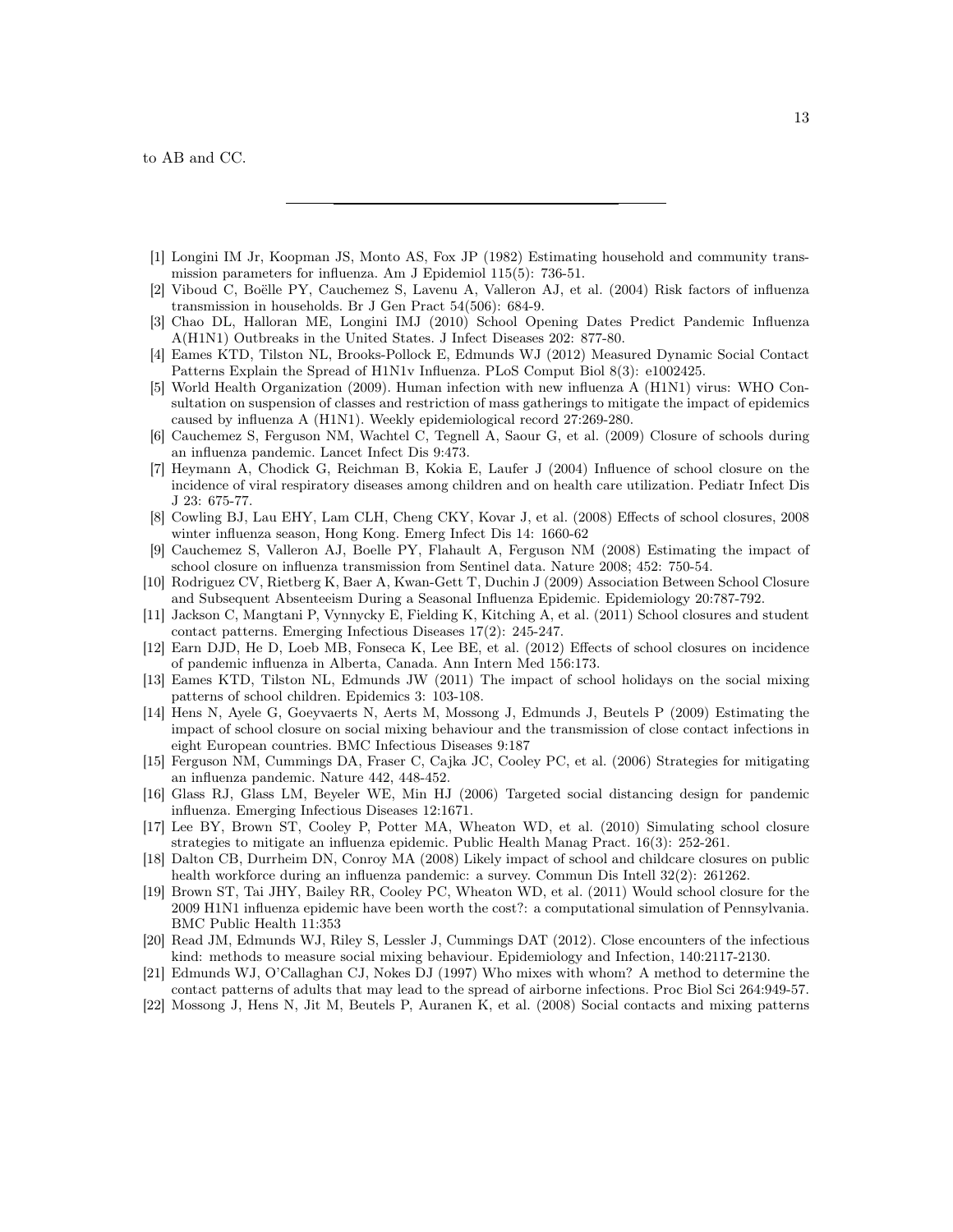relevant to the spread of infectious diseases. PLoS Med 2008, 5:e74.

- [23] Read JM, Eames KT, Edmunds WJ (2008) Dynamic social networks and the implications for the spread of infectious disease. J R Soc Interface 5: 1001-7.
- [24] Zagheni E, Billari FC, Manfredi P, Melegaro A, Mossong J, Edmunds WJ (2008) Using time-use data to parameterize models for the spread of close-contact infectious diseases. Am J Epidemiol 168: 1082-90.
- [25] Mikolajczyk RT, Akmatov MK, Rastin S, Kretzschmar M (2008) Social contacts of school children and the transmission of respiratory-spread pathogens. Epidemiol Infect 136(6): 813-22
- [26] Conlan AJ, Eames KT, Gage JA, von Kirchbach JC, Ross JV, et al. (2011) Measuring social networks in British primary schools through scientific engagement. Proc Biol Sci 278: 1467-75.
- [27] Smieszek T, Burri EU, Scherzinger R, Scholz RW (2012) Collecting close-contact social mixing data with contact diaries: reporting errors and biases. Epidemiol Infect 140: 744-752.
- [28] Potter GE, Handcock MS, Longini IM Jr., Halloran ME (2012) Estimating within-school contact networks to understand influenza transmission. Ann Appl Stat. 6(1): 1-26.
- <span id="page-13-0"></span>[29] Danon L, Read JM, House TA, Vernon MC, Keeling MJ (2013) Social encounter networks: characterizing Great Britain Proc. R. Soc. B 280:20131037.
- <span id="page-13-1"></span>[30] Eagle N, Pentland A (2006) Reality mining: sensing complex social systems. Personal Ubiquitous Comput. 10: 255-268.
- [31] Salathé M, Kazandjieva M, Lee JW, Levis P, Feldman MW, Jones JH. A high-resolution human contact network for infectious disease transmission. Proc Natl Acad Sci (USA) 2010, 107: 22020-22025.
- <span id="page-13-2"></span>[32] Hornbeck T, Naylor D, Segre AM, Thomas G, Herman T, et al.. (2012) Using Sensor Networks to Study the Effect of Peripatetic Healthcare Workers on the Spread of Hospital-Associated Infections. J Infect Dis 206:1549.
- <span id="page-13-3"></span>[33] The SocioPatterns Collaboration [\[http://www.sociopatterns.org/\]](http://www.sociopatterns.org/).
- <span id="page-13-7"></span>[34] Cattuto C, Van den Broeck W, Barrat A, Colizza V, Pinton J, et al. Dynamics of person-to-person interactions from distributed RFID sensor networks. PLoS One 2010, 5:e11596.
- [35] Isella L, Stelhé J, Barrat A, Cattuto C, Pinton JF, Van den Broeck W. What's in a crowd? Analysis of face-to-face bahavioral networks. J Theor Biol 2010, 271:166-180.
- <span id="page-13-5"></span>[36] Stehlé J, Voirin N, Barrat A, Cattuto C, Isella L, et al. (2011) High-resolution measurements of faceto-face contact patterns in a primary school. PLoS One 6(8):e23176.
- <span id="page-13-4"></span>[37] Isella L, Romano M, Barrat A, Cattuto C, Colizza V, et al. (2011) Close encounters in a pediatric ward: measuring face-to-face proximity and mixing patterns with wearable sensors. PLoS One 6: e17144.
- <span id="page-13-6"></span>[38] McPherson M, Smith-Lovin L, Cook JM Birds of a Feather: Homophily in Social Networks. Annual Review of Sociology 2001, 27: 415-444.
- <span id="page-13-8"></span>[39] Stehlé J, Voirin N, Barrat A, Cattuto C, Colizza V, et al. (2011) Simulation of a SEIR infectious disease model on the dynamic contact network of conference attendees. BMC Medicine 9:87.
- <span id="page-13-9"></span>[40] Anderson RM, May RM (1991). Infectious Diseases of Humans: dynamics and control. Oxford University Press.
- <span id="page-13-10"></span>[41] Tizzoni M, Bajardi P, Poletto C, Ramasco JJ, Balcan D, et al. (2012) Real-time numerical forecast of global epidemic spreading: case study of 2009 A/H1N1pdm. BMC Medicine 10:165.
- <span id="page-13-11"></span>[42] Smieszek T, Salathe M (2013) A low-cost method to assess the epidemiological importance of individuals in controlling infectious disease outbreaks. BMC Med 11: 35.
- <span id="page-13-12"></span>[43] Smieszek T, Fiebig L, Scholz RW (2009) Models of epidemics: when contact repetition and clustering should be included. Theor Biol Med Model 2009, 6:11.
- <span id="page-13-13"></span>[44] Gauvin L, Panisson A, Cattuto C (2014) Detecting the Community Structure and Activity Patterns of Temporal Networks: A Non-Negative Tensor Factorization Approach PLoS ONE 9(1):e86028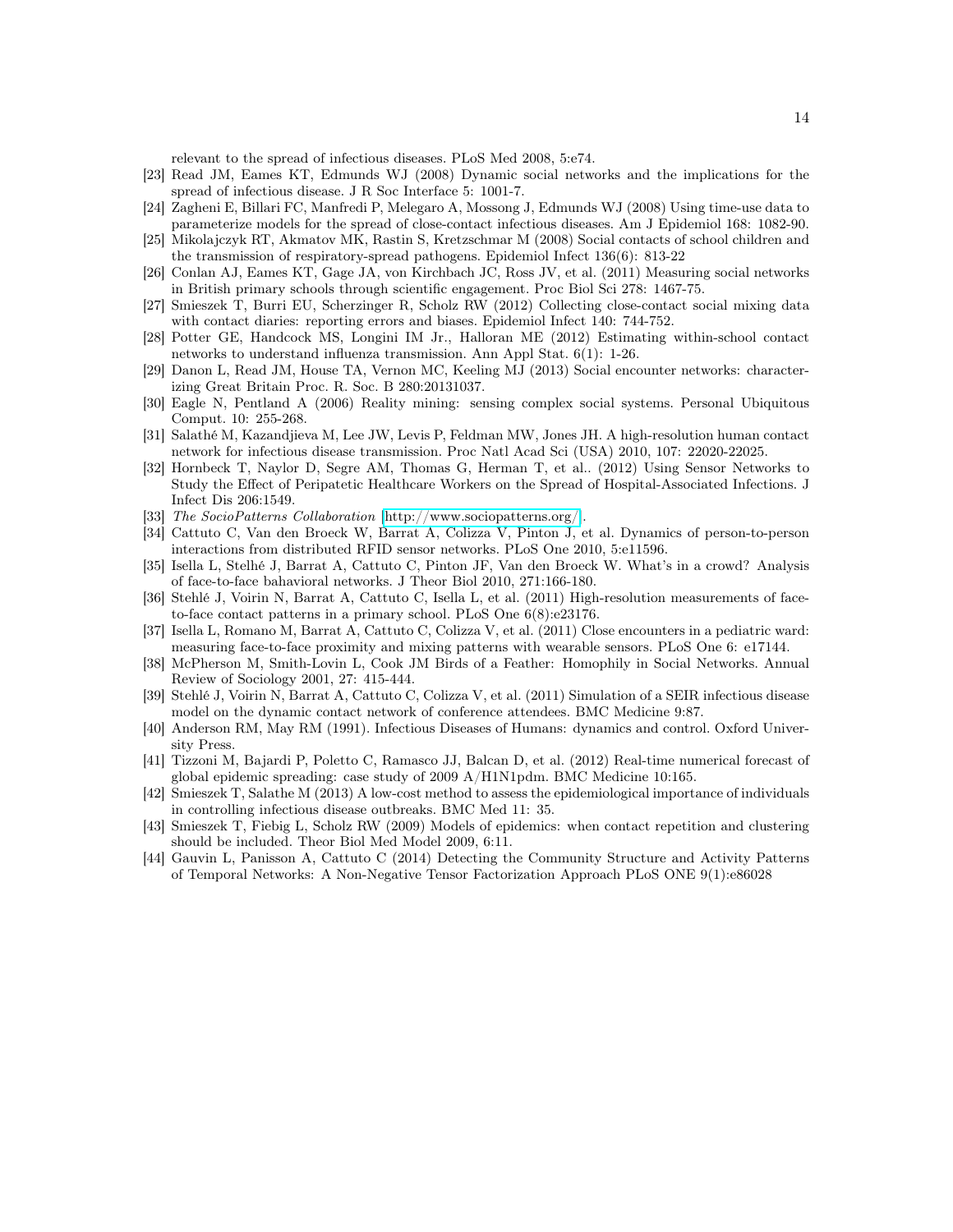# MITIGATION OF INFECTIOUS DISEASE AT SCHOOL: TARGETED CLASS CLOSURES VS SCHOOL CLOSURES SUPPLEMENTARY TEXT

# Results of the spreading simulations for modified SEIR model parameters

As mentioned in the main text, we report here the results of numerical simulations performed with different sets of parameters for the SEIR epidemic model, in order to assess the robustness of the obtained results. We use here

- (i)  $\beta = 6.9 \cdot 10^{-4} s^{-1}$ ,  $\beta_{com} = 2.8 \cdot 10^{-9} s^{-1}$ ,  $1/\mu = 1$  day,  $1/\gamma = 2$  days
- (ii)  $\beta = 1.4 \cdot 10^{-3} s^{-1}$ ,  $\beta_{com} = 2.8 \cdot 10^{-9} s^{-1}$ ,  $1/\mu = 0.5$  day;  $1/\gamma = 1$  day,

and the fraction of infected asymptomatic individuals is  $p_A = 1/3$  in both cases. As the average latent and infectious periods are shorter than for the simulations presented in the main text, the epidemic will unfold here on shorter timescales.

We implement the same mitigation strategies as in the main text, and, in order to compare their relative efficiencies, we focus on the fraction of stochastic realizations that yield a global attack rate higher than 10%, on the final average number of cases and on the temporal evolution of the number of infectious individuals. We compare the results obtained by implementing the various mitigation measures with the baseline case, represented by the situation in which the only mitigation strategy consists in the isolation of the symptomatic individuals once they are detected.

## Results

In Table [VI](#page-15-0) and [VII](#page-15-1) we show the fraction of stochastic realizations leading to an attack rate (AR) higher than 10%, for various mitigation measures, compared with the same result obtained when no closure was implemented. As found for the set of parameters used in the main text's results, the reduction of the probability of a severe outbreak is important for all strategies, and increases for smaller triggering thresholds and longer closure durations. The closure of the whole school always leads to the most important effect, but the grade closure has as well a strong impact on the probability of occurrence of large outbreaks.

Tables [VIII](#page-17-0) and [IX](#page-17-1) give the final number of cases for both parameter sets, computed for the realisations leading to an attack rate larger than 10% for the various mitigation strategies. All strategies lead to a reduction in the final number of cases. Interestingly, and similarly to the case shown in the main text, this reduction is very similar for the various closures (class, grade or whole school) if the closure triggering threshold is small enough: in cases of large outbreaks, closing only one class is as effective as closing the whole school. As in the main text, we also note that large confidence intervals are observed, limiting the predictability of the final number of cases. Finally, as the duration of the closures is increased, the impact on the spread saturates at a value close to the sum of the latent and infectious periods, as in the main text.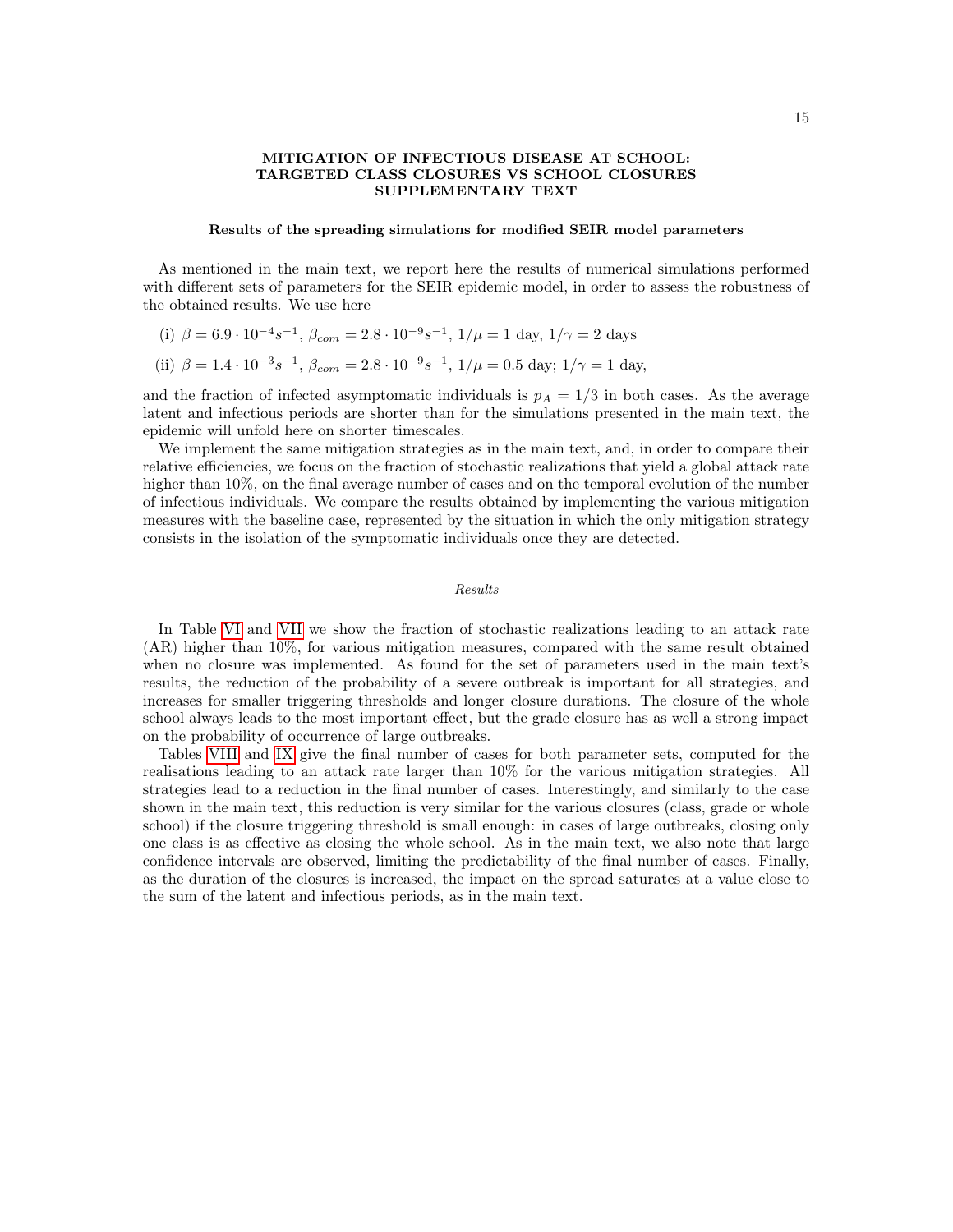| Closure strategy      |      | Targeted class Targeted grade Whole school |      |
|-----------------------|------|--------------------------------------------|------|
| (Threshold, duration) |      |                                            |      |
| No closure            | 26.4 | 26.4                                       | 26.4 |
| 3, 24h                | 22.8 | 21.8                                       | 21.7 |
| 3,48h                 | 21.8 | 17.0                                       | 13.3 |
| 3, 72h                | 18.6 | 15.8                                       | 6.3  |
| 3,96h                 | 16.6 | 14.1                                       | 5.4  |
| 2, 24h                | 22.2 | 21.5                                       | 19.7 |
| 2,48h                 | 16.8 | 17.0                                       | 12.6 |
| 2, 72h                | 11.9 | 11.2                                       | 3.4  |
| 2,96h                 | 10.2 | 8.7                                        | 3.5  |

<span id="page-15-0"></span>TABLE VI. Percentage of realizations leading to an attack rate higher than 10%, for the various mitigation strategies with various thresholds and closure durations.  $\beta = 6.9 \cdot 10^{-4} s^{-1}$ ,  $\beta_{com} = 2.8 \cdot 10^{-9} s^{-1}$ ,  $1/\mu = 1$ day,  $1/\gamma = 2$  days,  $p_A = 1/3$ .

| Closure strategy      |      | Targeted class Targeted grade Whole school |      |
|-----------------------|------|--------------------------------------------|------|
| (Threshold, duration) |      |                                            |      |
| No closure            | 13.4 | 13.4                                       | 13.4 |
| 3, 24h                | 10.0 | 8.6                                        | 6.9  |
| 3,48h                 | 7.3  | 6.7                                        | 3.2  |
| 3, 72 h               | 8.8  | 5.9                                        | 4.3  |
| 2, 24h                | 7.4  | 6.0                                        | 4.4  |
| 2,48h                 | 5.6  | 3.1                                        | 2.3  |
| 2, 72h                | 5.3  | 3.2                                        | 1.9  |

<span id="page-15-1"></span>TABLE VII. Percentage of realizations leading to an attack rate higher than 10%, for the various mitigation strategies with various thresholds and closure durations. Here  $\beta = 1.4 \cdot 10^{-3} s^{-1}$ ,  $\beta_{com} = 2.8 \cdot 10^{-9} s^{-1}$ ,  $1/\mu = 0.5$  day,  $1/\gamma = 1$  day,  $p_A = 1/3$ .

Figures [4](#page-16-0) and [5](#page-18-0) complement the results by showing the temporal evolution of the median number of infectious individuals, for realisations leading to an attack rate larger than 10%.

Figure [4](#page-16-0) shows the effect of various closure durations, for a closure triggering threshold of three symptomatic individuals and for the targeted class and grade closure strategies. The epidemic curve unfolds on a shorter time-scale than in the case shown in the main text, as expected. As a result, the various strategies do not change much the epidemic peak timing, and have a smaller influence on the global duration of the spread, especially for the fastest spread. Moreover, in both cases, very similar epidemic curves are obtained when the closure duration becomes larger than the sum of  $1/\mu$  and  $1/\gamma$ , while shorter durations yield a smaller effect. The optimal closure duration is thus close to the sum of the latent and infectious periods.

Figure [5](#page-18-0) finally compares the epidemic curves for the targeted class closure, targeted grade closure, and whole school closure strategies, for a closure duration of three days and a closure-triggering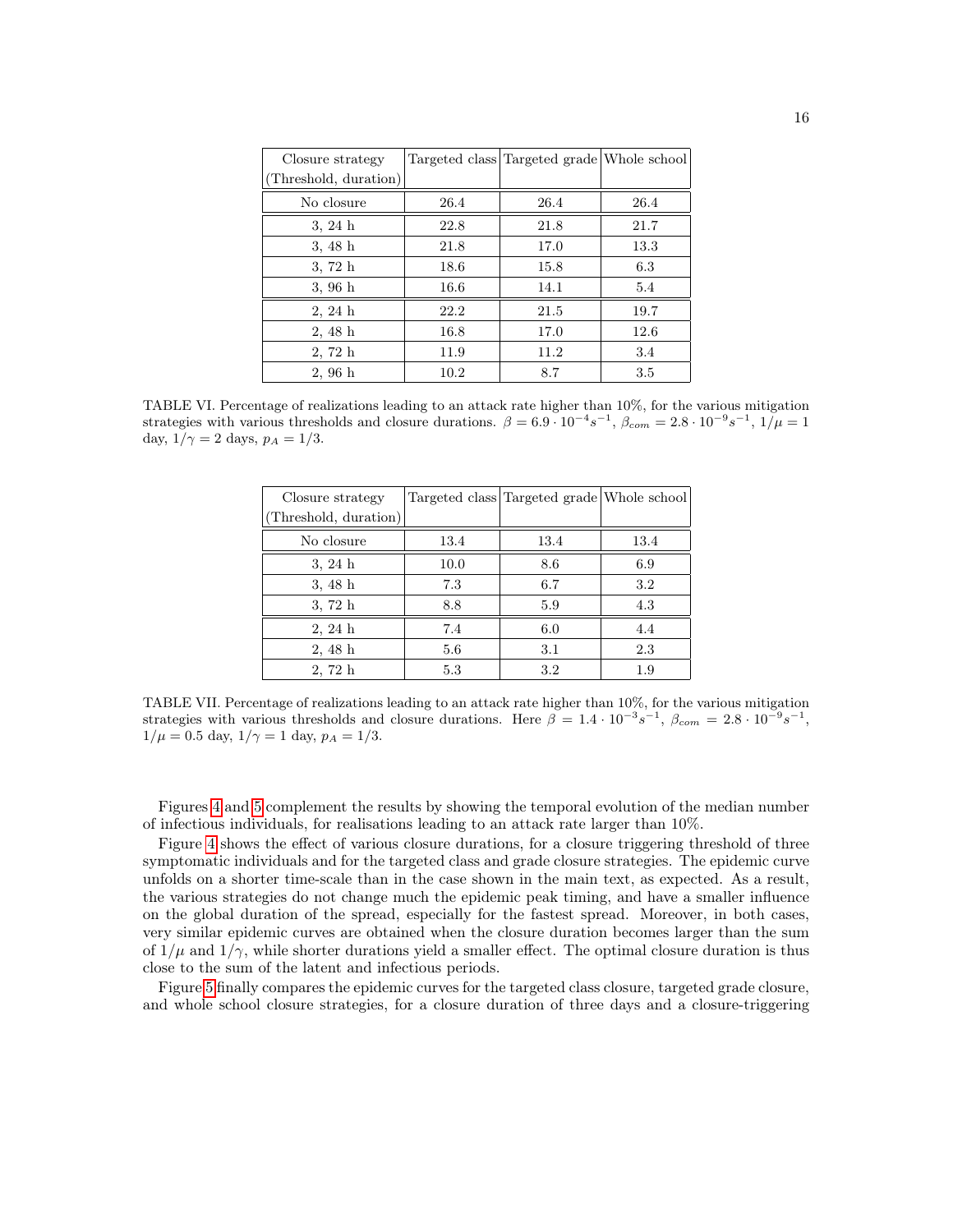

<span id="page-16-0"></span>FIG. 4. Temporal evolution of the number of infectious individuals, for various closure durations, in the case of a closure-triggering threshold equal to 3. Left: targeted class closure; right: targeted grade closure. Top plots:  $\beta = 6.9 \cdot 10^{-4} s^{-1}$ ,  $\beta_{com} = 2.8 \cdot 10^{-9} s^{-1}$ ,  $1/\mu = 1$  day,  $1/\gamma = 2$  days,  $p_A = 1/3$ . Bottom plots:  $\beta = 1.4 \cdot 10^{-3} s^{-1}$ ,  $\beta_{com} = 2.8 \cdot 10^{-9} s^{-1}$ ,  $1/\mu = 0.5$  day,  $1/\gamma = 1$  day,  $p_A = 1/3$ . Only runs with attack rate (AR) larger than 10% are taken into account.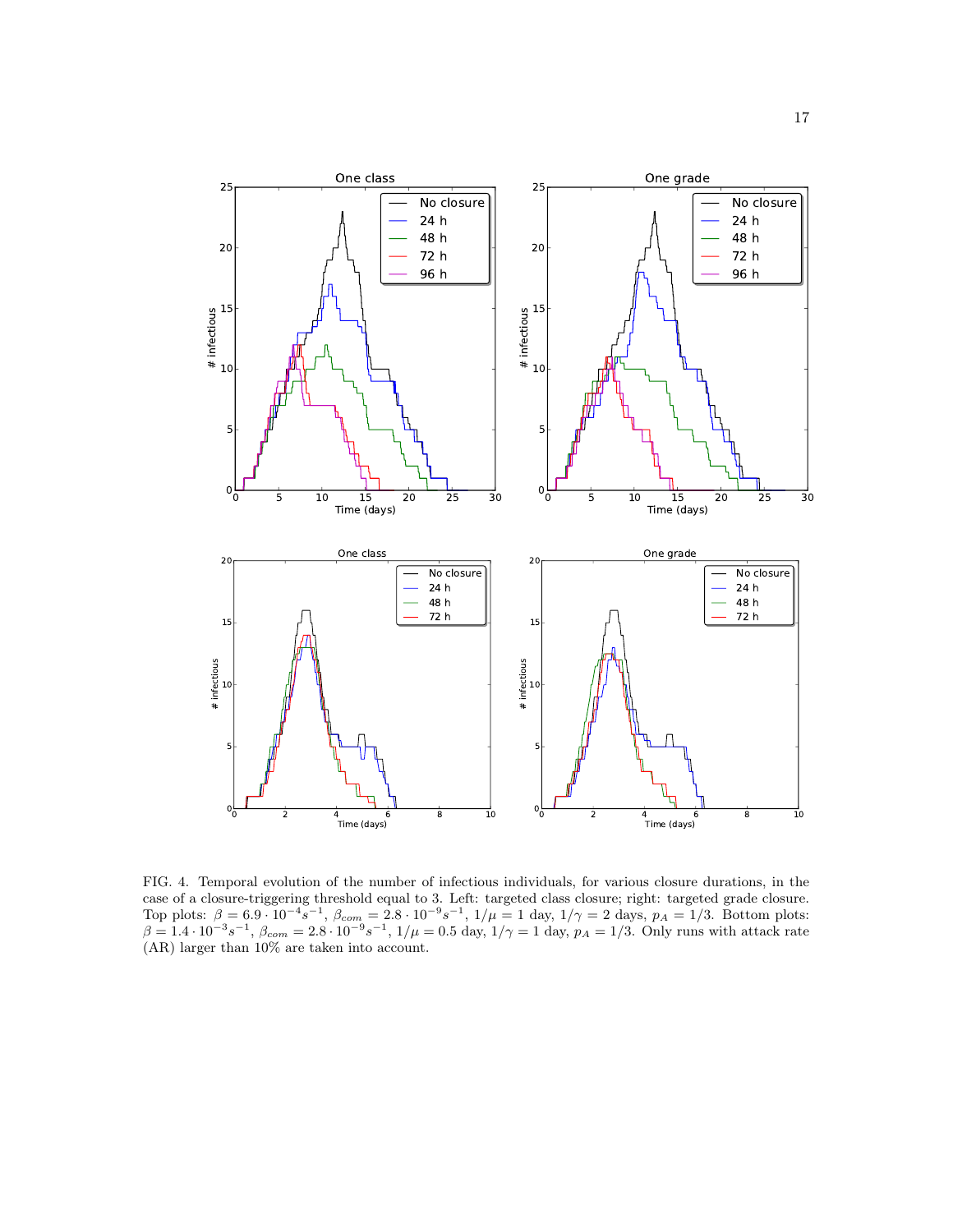| Closure strategy      |               | Targeted class Targeted grade Whole school |               |
|-----------------------|---------------|--------------------------------------------|---------------|
| (Threshold, duration) |               |                                            |               |
| No closure            | 154 [106,209] | 154 [106,209]                              | 154 [106,209] |
| 3, 24h                | 133 [91,194]  | 131 [90,192]                               | 141 [101,206] |
| 3,48h                 | 100 [68,175]  | 99 [68,174]                                | 111 [72,179]  |
| 3,72 h                | 71 [39,135]   | 63 [37,133]                                | 57 [35,129]   |
| 3,96h                 | 66 [38,124]   | 58 [37,122]                                | 38 [21,89]    |
| 2, 24h                | 130 [88,192]  | 126 [83,189]                               | 141 [103,201] |
| 2,48h                 | 94 [67,169]   | 91 [66,169]                                | 124 [99,197]  |
| 2, 72h                | 54 [36,120]   | 52 [36,119]                                | 53 [34,126]   |
| 2,96h                 | 51 [37,109]   | 45 [35,104]                                | 43 [33,107]   |

<span id="page-17-0"></span>TABLE VIII. Average final number of cases, computed for the realisations leading to an attack rate larger than 10% for the various mitigation strategies; the brackets provide the  $5^{th}$  and  $95^{th}$  percentiles.  $\beta =$  $6.9 \cdot 10^{-4} s^{-1}$ ,  $\beta_{com} = 2.8 \cdot 10^{-9} s^{-1}$ ,  $1/\mu = 1$  day,  $1/\gamma = 2$  days,  $p_A = 1/3$ .

| Closure strategy      |             | Targeted class Targeted grade Whole school |             |
|-----------------------|-------------|--------------------------------------------|-------------|
| (Threshold, duration) |             |                                            |             |
| No closure            | 61 [26,128] | 61 [26,128]                                | 61 [26,128] |
| 3, 24h                | 53 [26,98]  | 51 [27,100]                                | 55 [26,101] |
| 3,48h                 | 45 [26,88]  | 43 [26,68]                                 | 39 [25,70]  |
| 3, 72h                | 45 [26,86]  | 41 [26,67]                                 | 34 [25,48]  |
| 2, 24h                | 48 [25,85]  | 47 [26,81]                                 | 51 [26,104] |
| 2,48h                 | 39 [25,64]  | 38 [26,63]                                 | 41 [26,81]  |
| 2,72h                 | 38 [26,64]  | $36$ [ $25,51$ ]                           | 35 [25,48]  |

<span id="page-17-1"></span>TABLE IX. Average final number of cases, computed for the realisations leading to an attack rate larger than 10%, for the various mitigation strategies; the brackets provide the  $5^{th}$  and  $95^{th}$  percentiles. Here  $\beta = 1.4 \cdot 10^{-3} s^{-1}$ ,  $\beta_{com} = 2.8 \cdot 10^{-9} s^{-1}$ ,  $1/\mu = 0.5$  day,  $1/\gamma = 1$  day,  $p_A = 1/3$ .

threshold of three symptomatic individuals. The peak heights are very similar for the targeted grade closure strategy and for the closure of the whole school.

Overall, these results represent a very similar phenomenology with respect to the parameters used in the simulations shown in the main text, indicating the robustness of our results with respect to changes in the disease parameters and the relevance of targeted class and grade strategies as alternative measures to the closure of whole schools.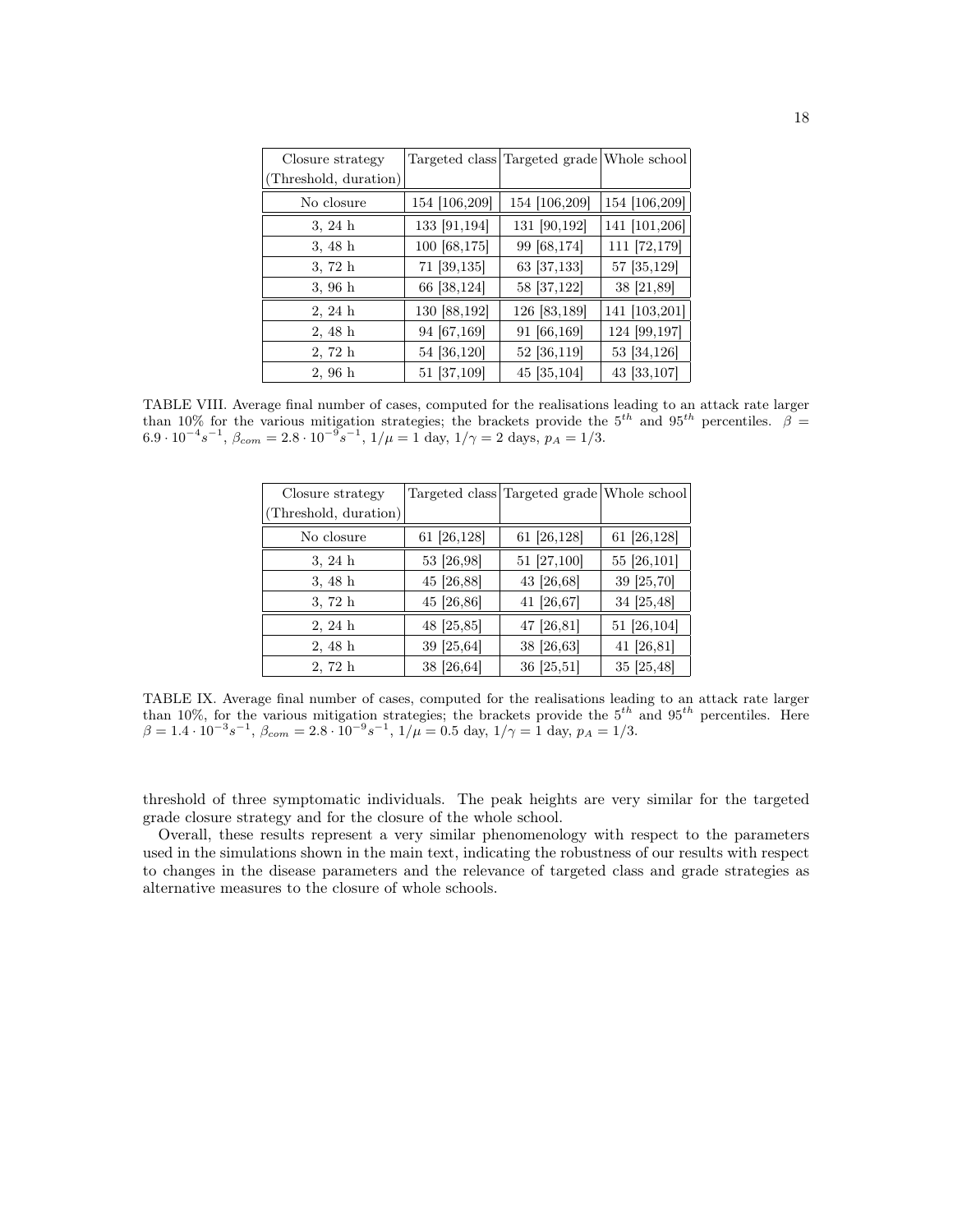

<span id="page-18-0"></span>FIG. 5. Temporal evolution of the number of infectious individuals, for the targeted class and targeted grade closure strategies with a closure-triggering threshold of 3 infectious individuals and a closure duration of 72 hours, compared with the scenario without closure and the whole school closure strategy with a closure duration of 72 hours. Left:  $\beta = 6.9 \cdot 10^{-4} s^{-1}$ ,  $\beta_{com} = 2.8 \cdot 10^{-9} s^{-1}$ ,  $1/\mu = 1$  day,  $1/\gamma = 2$  days,  $p_A = 1/3$ . Right:  $\beta = 1.4 \cdot 10^{-3} s^{-1}$ ,  $\beta_{com} = 2.8 \cdot 10^{-9} s^{-1}$ ,  $1/\mu = 0.5$  day,  $1/\gamma = 1$  day,  $p_A = 1/3$ . Only realizations with attack rate (AR) larger than 10% are taken into account.

## Comparison of targeted and random class and grade closures

We consider here strategies based on random closure of classes: whenever the number of symptomatic infectious individuals detected in any class reaches a certain threshold,

- (iv) one random class, different from the one in which symptomatic individuals were detected, is closed ("random class closure" strategy)
- (v) this class and a randomly chosen one in a different grade are closed ("mixed class closure" strategy).

We use here  $\beta = 6.9 \cdot 10^{-4} s^{-1}$ ,  $\beta_{com} = 2.8 \cdot 10^{-9} s^{-1}$ ,  $1/\mu = 1$  day,  $1/\gamma = 2$  days,  $p_A = 1/3$ .

Tables [X](#page-19-0) and [XI](#page-19-1) compare the effect of the targeted class and grade closure with the partially random closure of one or two classes. Closing one class chosen at random (different than the one in which the infectious individuals are detected) leads only to a marginal decrease in the probability to obtain an attack rate higher than 10% and in the number of individuals affected by large spreads.

In the mixed strategy on the other hand, the class in which the infectious individuals have been detected is closed, and a second one, chosen at random in a different grade, is closed as well. This leads to an effect almost as strong as the targeted grade closure strategy.

Figures [6](#page-20-0) and [7](#page-20-1) report the temporal evolution of the median number of infectious individuals in the targeted and random strategies, leading to the same conclusion: the targeted closure of a class leads to a much smaller peak than the closure of a random class; the mixed strategy leads on the other hand to an epidemic curve that is very close to the case of a targeted grade closure.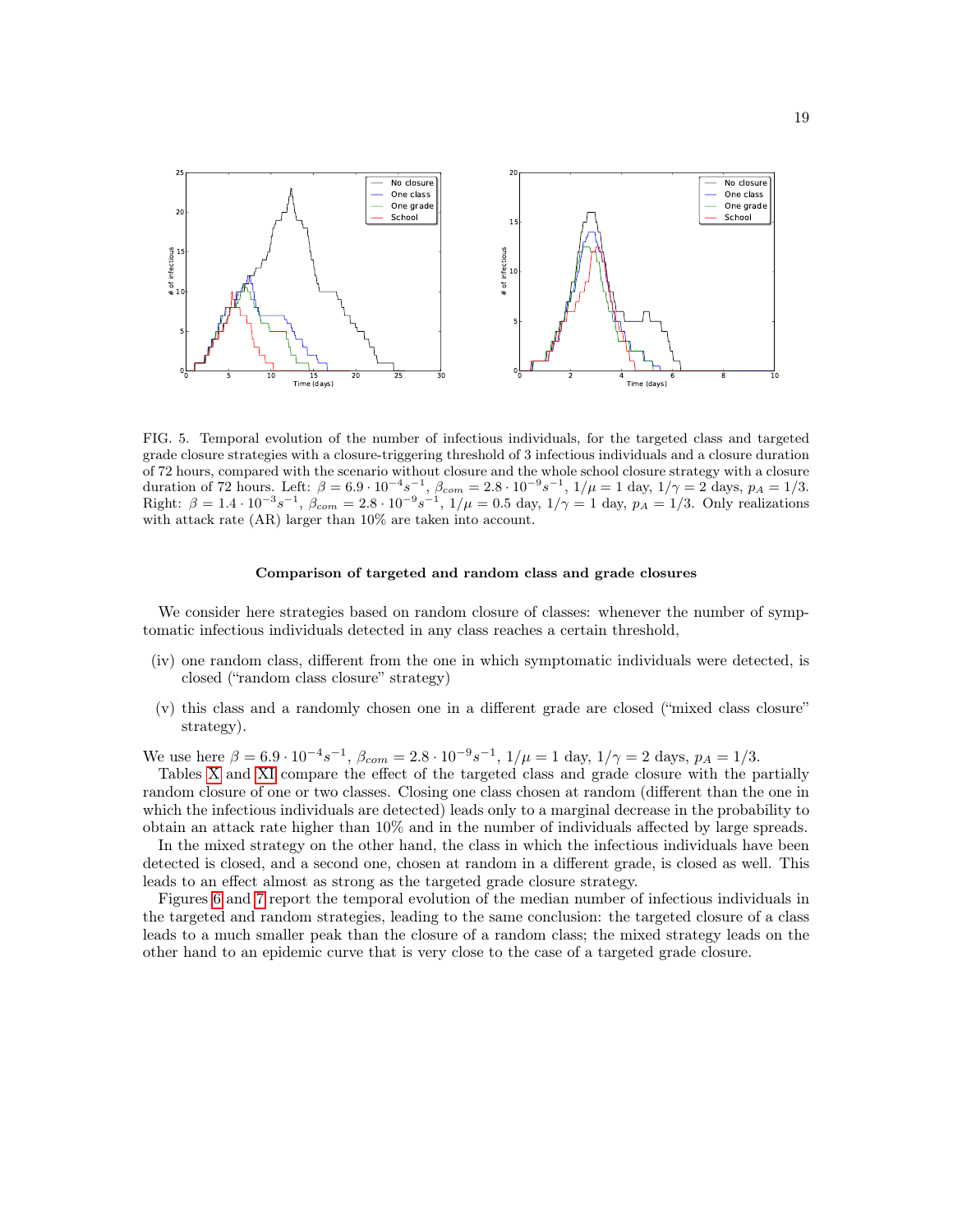| Closure strategy      |      |      | Targeted class Random class Targeted grade Mixed |      |
|-----------------------|------|------|--------------------------------------------------|------|
| (Threshold, duration) |      |      |                                                  |      |
| No closure            | 26.4 | 26.4 | 26.4                                             | 26.4 |
| 3, 24h                | 22.8 | 26.2 | 21.8                                             | 22.1 |
| 3,48h                 | 21.8 | 24.4 | 17.0                                             | 18.1 |
| 3, 72h                | 18.6 | 26.0 | 15.8                                             | 17.6 |
| 3,96h                 | 16.6 | 23.2 | 14.1                                             | 16.5 |
| 2, 24h                | 22.2 | 23.8 | 21.5                                             | 22.2 |
| 2,48h                 | 16.8 | 24.3 | 17.0                                             | 17.9 |
| 2, 72h                | 11.9 | 24.8 | 11.2                                             | 14.4 |
| 2,96h                 | 10.2 | 23.8 | 8.7                                              | 13.1 |

<span id="page-19-0"></span>TABLE X. Percentage of runs leading to an attack rate larger than 10% for the targeted and random closure strategies.  $\beta = 6.9 \cdot 10^{-4} s^{-1}$ ,  $\beta_{com} = 2.8 \cdot 10^{-9} s^{-1}$ ,  $1/\mu = 1$  day,  $1/\gamma = 2$  days,  $p_A = 1/3$ .

| Closure strategy      |               |               | Targeted class Random class Targeted grade | Mixed         |
|-----------------------|---------------|---------------|--------------------------------------------|---------------|
| (Threshold, duration) |               |               |                                            |               |
| No closure            | 154 [106,209] | 154 [106,209] | 154 [106,209]                              | 154 [106,209] |
| 3, 24h                | 133 [90,194]  | 151 [106,207] | 131 [90,192]                               | 132 [90,195]  |
| 3,48h                 | 100 [68,175]  | 145 [103,201] | 99 [68,174]                                | 102 [70,176]  |
| 3,72 h                | 71 [39,135]   | 130 [89,193]  | 63 [37,133]                                | 64 [37,135]   |
| 3,96h                 | 66 [38,124]   | 123 [87,191]  | 58 [37,122]                                | 63 [37,133]   |
| 2, 24h                | 130 [88,192]  | 153 [105,207] | 126 [83,189]                               | 128 [84,192]  |
| 2,48h                 | 94 [67,169]   | 150 [104,207] | 91 [66,169]                                | 95 [67,170]   |
| 2, 72h                | 54 [36,120]   | 135 [93,190]  | 52 [36,119]                                | 56 [37,123]   |
| 2,96h                 | 51 [37,109]   | 119 [84,189]  | 45 [35,104]                                | 48 [35,106]   |

<span id="page-19-1"></span>TABLE XI. Average final number of cases of the spread, for realisations with  $AR > 10\%$ , for the targeted and random strategies.  $\beta = 6.9 \cdot 10^{-4} s^{-1}$ ,  $\beta_{com} = 2.8 \cdot 10^{-9} s^{-1}$ ,  $1/\mu = 1$  day,  $1/\gamma = 2$  days,  $p_A = 1/3$ . The brackets give the  $5^{th}$  and  $95^{th}$  percentiles.